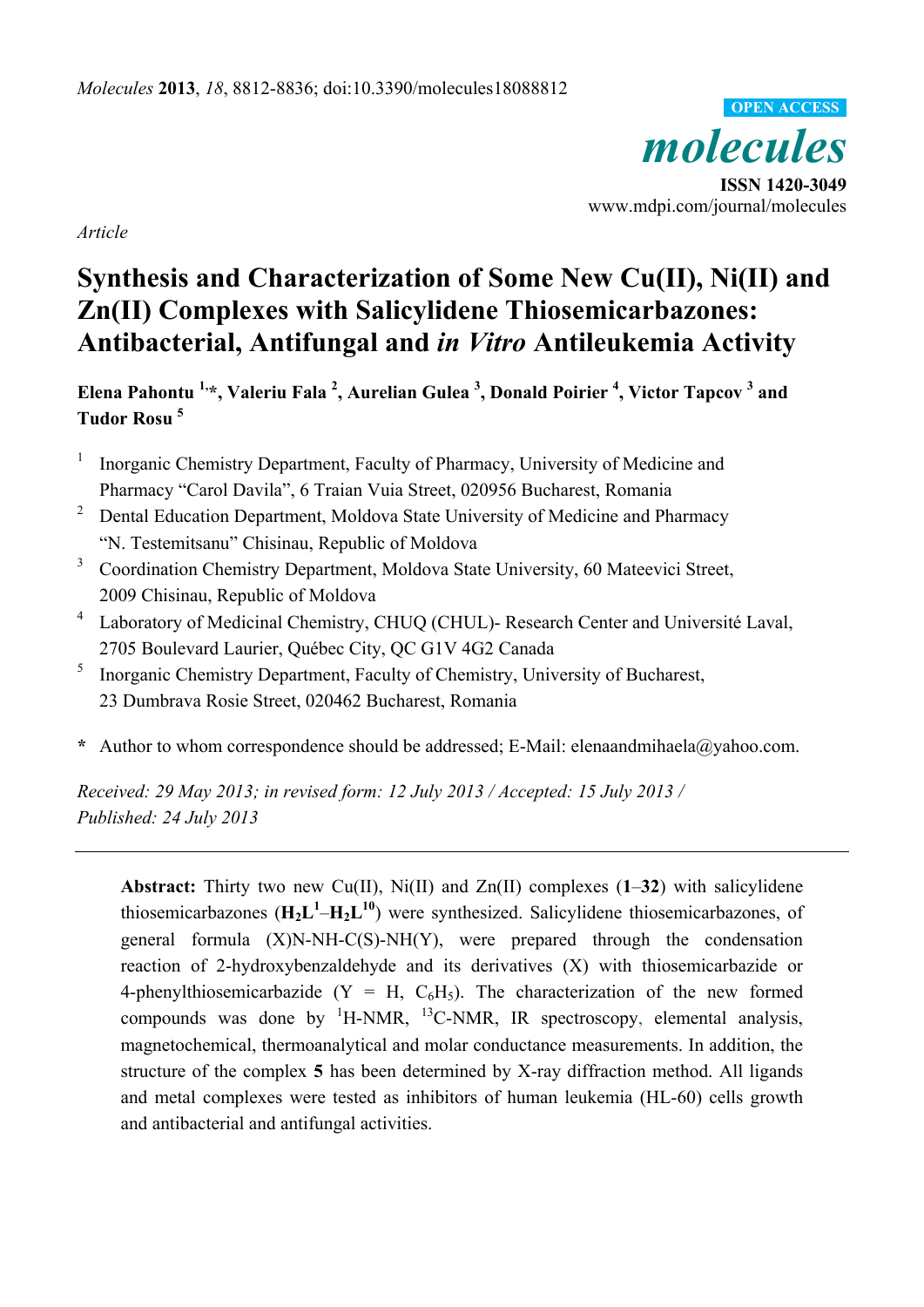**Keywords:** copper; nickel; zinc complexes; thiosemicarbazones; antimicrobial activity; antileukemia

#### **1. Introduction**

The design and study of well-arranged metal-containing Schiff bases with ONS – donor atoms is an interesting field of inorganic and bioinorganic chemistry [1–11]. *In-situ* one-pot template condensation reactions lie at the heart of the coordination chemistry. Transition metal complexes have also received great attention because of their biological interests, including antiviral, anticarcinogenic, antibacterial and antifungal activities [12–16]. Thiosemicarbazones and their Cu(II) complexes demonstrated potent cytotoxic activities against a series of murine and human tumor cells in culture [17–19].

In a recent study [20], we have concluded that the *in vitro* HL-60 leukemia cell growth inhibitory activity is influenced by the nature and geometric structure of copper complexes. Indeed, copper complexes containing tridentate ONS Schiff bases as well as salicyliden thiosemicarbazones have been found as effective inhibitors of cell proliferation. We have started a program directed toward the synthesis of different classes of anticancer, antibacterial and antifungal agents designed with complexes of a transition metal and an organic ligand [21–24].

In continuation of this approach, the present paper describes the synthesis, characterisation and *in vitro* evaluation of inhibitors of HL-60 cell proliferation, antibacterial and antifungal activity using thirty two novel Cu(II), Ni(II) and Zn(II) complexes with the salicylidene thiosemicarbazones  $(H_2L^1-H_2L^{10})$ , obtained from the condensation reaction of thiosemicarbazide or 4-phenylthiosemicarbazide with 2-hydroxybenzaldehyde derivatives. All ligands and metal complexes were tested as inhibitors of human leukemia (HL-60) cell growth. The Cu(II) complexes **21**–**25**, **30** have also been tested for their *in vitro* antibacterial activity against *Staphylococcus aureus (Wood-46, Smith, 209-P), Staphylococcus saprophyticus, Streptococcus (group A), Enterococcus faecalis* (Gram-positive)*, Escherichia coli (O-111), Salmonella typhimurium, Salmonella enteritidis, Klebsiella pneumoniaie, Pseudomonas aeruginosa, Proteus vulgaris and Proteus mirabilis* (Gram-negative) and antifungal activity against *Aspergillus niger, Aspergillus fumigatus, Candida albicans* and *Penicillium* strains.

#### **2. Results and Discussion**

#### *2.1. Chemistry*

The salicylidene thiosemicarbazones  $H_2L^1 - H_2L^{10}$  used in this work were prepared by refluxing (for 30 min.) in ethanol an equimolar amount of aldehyde (salicylaldehyde or its derivatives, 5-chloro-, 5-bromo-, 5-nitro-, 5-methyl- and 3,5-dichlorosalicylaldehyde) and thiosemicarbazide or 4-phenylthiosemicarbazide. The structures of the Schiff bases  $H_2L^1-H_2L^{10}$  were established by IR,  ${}^{1}$ H-NMR and  ${}^{13}$ C-NMR spectroscopy.

These Schiff bases were further used for the complexation reaction with  $Cu^{2+}$ , Ni<sup>2+</sup>, Zn<sup>2+</sup> metal ions. using the following salts:  $CuSO_4·5H_2O$  (for complexes  $1-7$ ),  $Cu(NO_3)_2·3H_2O$  (for  $8-14$ ),  $CuCl_2·2H_2O$ (for  $15-30$ ), NiCl<sub>2</sub>·6H<sub>2</sub>O (for 31) and ZnCl<sub>2</sub> (for 32). To metal salt (10 mmol) dissolved in distilled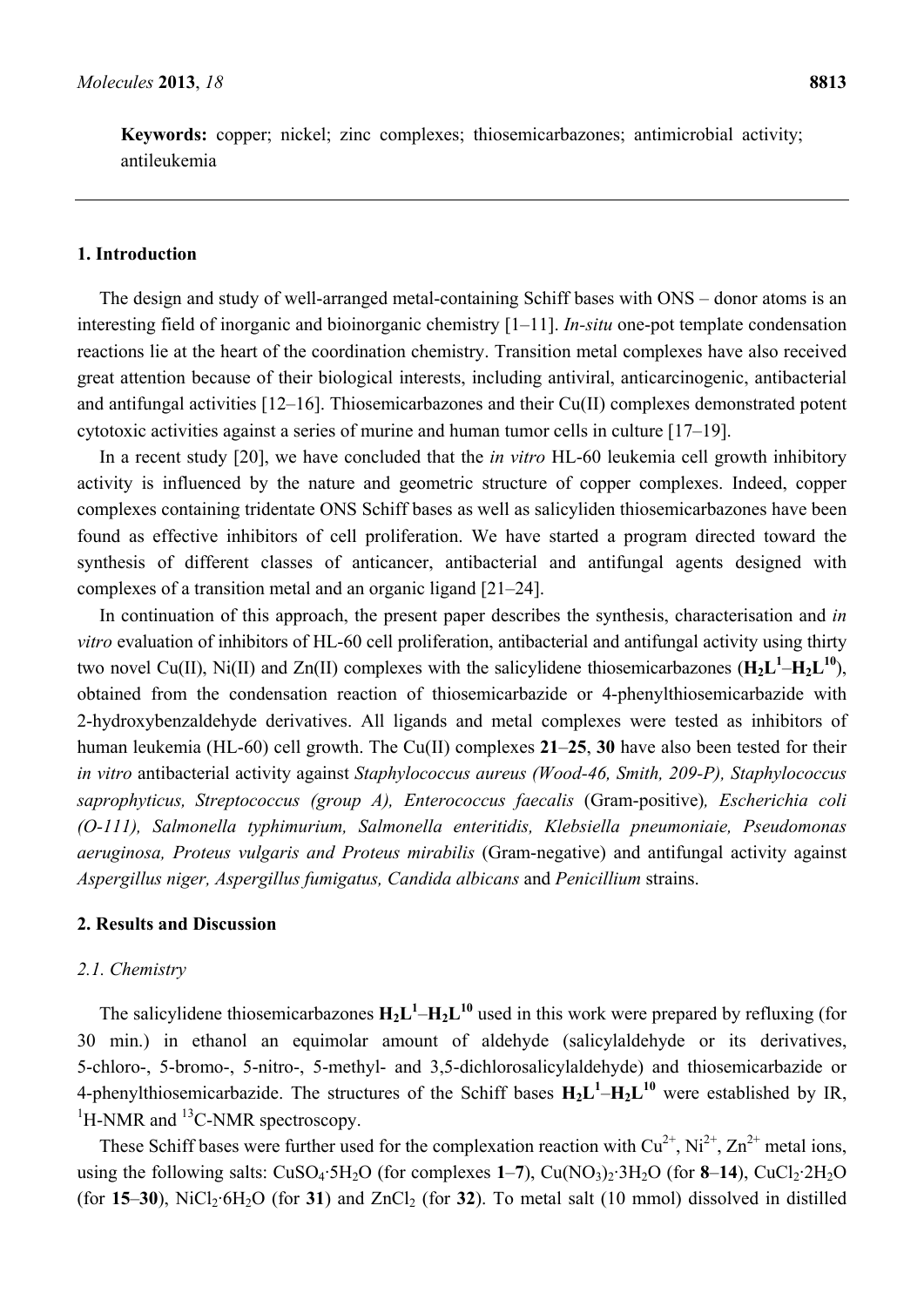water was added salicylidene thiosemicarbazone, **HL**, (10 mmol) dissolved in ethanol. The reaction mixture was stirred and heated (50–55 °C) for 1.5 h. The precipitate was filtered, washed with ethanol, ether and dried in air.

The complexes obtained are microcrystalline solids which are stable in air and decompose above 310 °C (Table 1). They are insoluble in organic solvents such as acetone and chloroform but soluble in DMF and DMSO.

The molar conductance of the soluble complexes in DMF showed values indicating that **1**–**14**  $(80-100 \text{ ohm}^{-1} \text{ cm}^2 \text{ mol}^{-1})$  are electrolytes and 15–32 (10–20  $\text{ohm}^{-1} \text{ cm}^2 \text{ mol}^{-1}$ ) are non-electrolytes in nature [25].

The elemental analyses data of Schiff bases (reported in the Experimental section) and their complexes (Table 1) are in agreement with the proposed composition of the ligands as shown in Scheme 1 and with the formulas of the complexes as shown in Figure 1a,b.



**Scheme 1.** General synthesis of organic ligands **H2L1−<sup>1</sup> °**.

**Figure 1.** (**a**) General structure of complexes **1**–**14**. (**b**) General structure of complexes **15**–**32**.

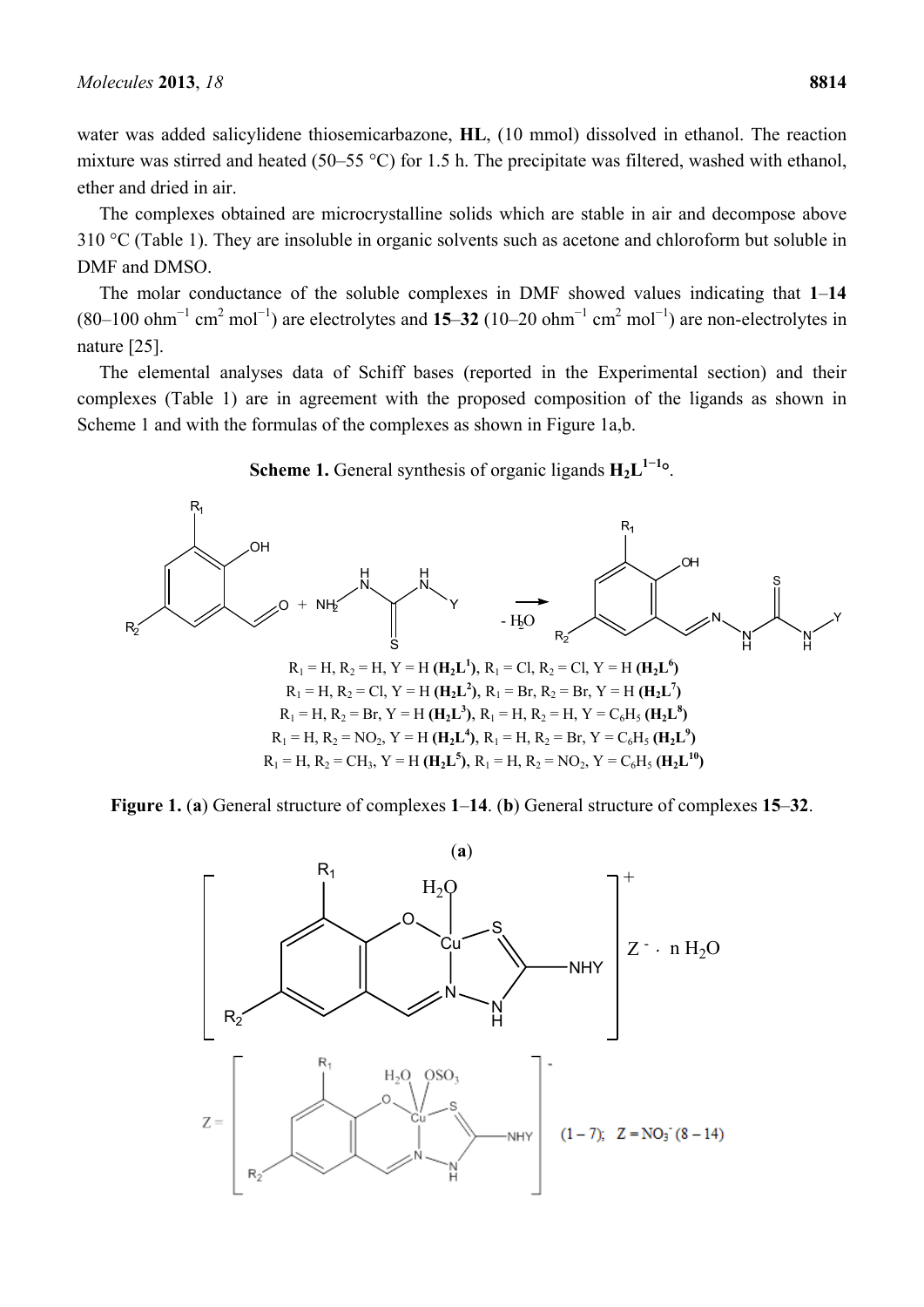# **Figure 1.** *Cont.*



M = Cu **(15**–**30)**, Ni **(31)**, Zn **(32);** R1 = H (**1**–**19**, **30**–**32**), Cl (**20**), Br (**21**–**29**); R2 = H (**1**, **2**, **8**, **9**, 15, 30–32), CH<sub>3</sub> (19), Cl (7, 14, 16, 20), Br (5, 6, 12, 13, 17, 21–29), NO<sub>2</sub> (3, 4, 10, 11, 18); Y = H (**1**, **3**, **5**, **7**, **8**, **10**, **12**, **14**–**32**), C6H5 **(2**, **4**, **6**, **9**, **11**, **13**).

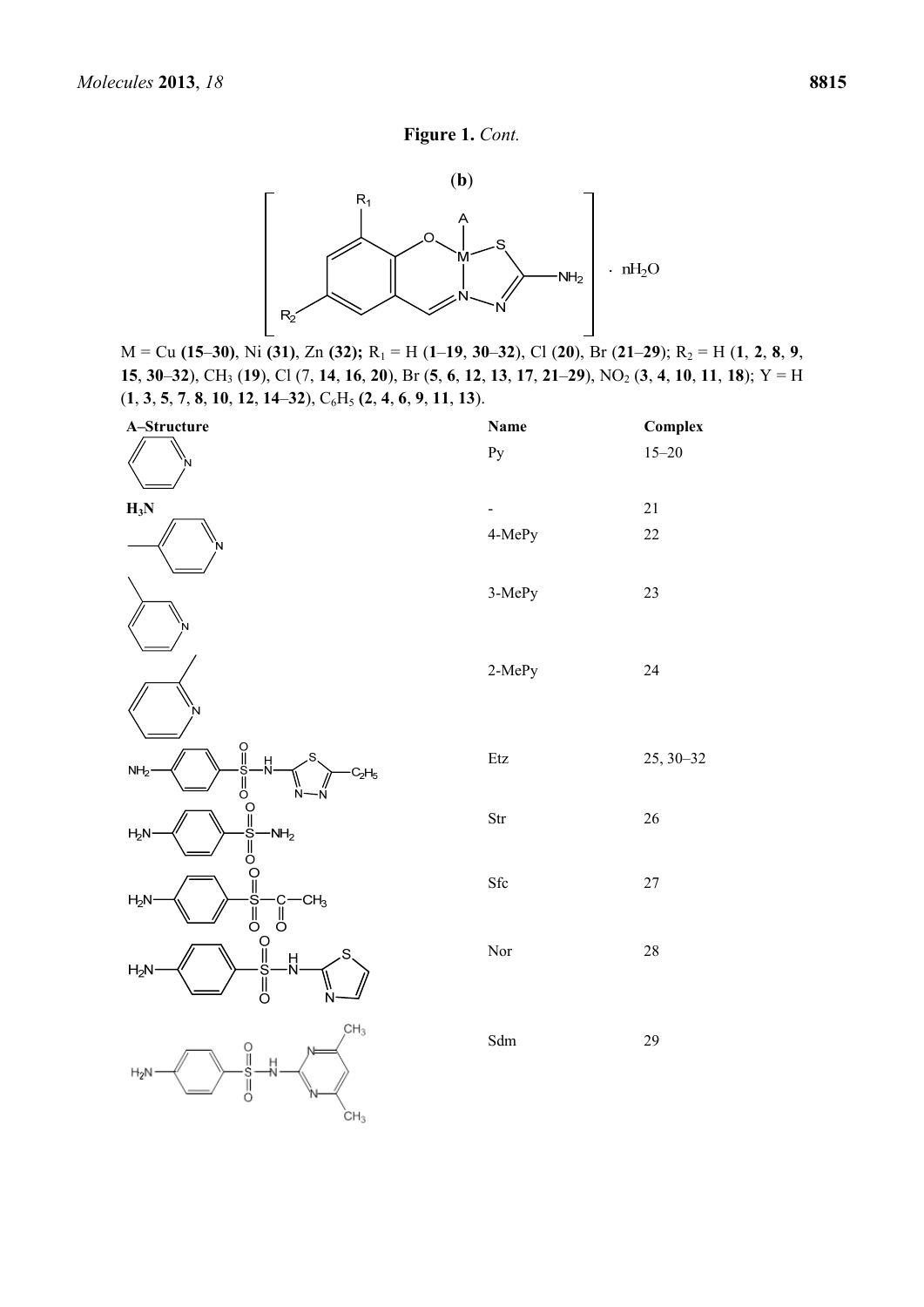| Comp.<br>No.            | Molecular formula                                                                           | $M(3d)$ <sup>d</sup><br>$\mu$ eff <sup>c</sup><br>C, H, N, calc<br>$Mr^b$<br>$\frac{0}{0}$<br>B.M.<br>(found) $%$ |      | IR $(cm^{-1})$                                                                           | $\eta$ ,<br>$\frac{6}{6}$ e | $T, C$ <sup>f</sup><br>dec                                                                                                                                                          |    |     |
|-------------------------|---------------------------------------------------------------------------------------------|-------------------------------------------------------------------------------------------------------------------|------|------------------------------------------------------------------------------------------|-----------------------------|-------------------------------------------------------------------------------------------------------------------------------------------------------------------------------------|----|-----|
| $\mathbf{1}$            | $C_{16}H_{24}Cu_2N_6O_{10}S_3$<br>$[Cu(H2O)(HL1)][Cu(H2O)(HL1)SO4]$ 2H <sub>2</sub> O       | 684                                                                                                               | 2.14 | C: 28.1(28.5);<br>H: $3.5(3.0)$ ;<br>N: 12.3(12.5);<br>S: $14.0(13.7)$                   | 18.7<br>(18.6)              | $H2O$ (3585, 1575, 920); NH <sub>2</sub><br>(3435, 3420); NH(3335, 3220,<br>3145); C= N (1605); C-O (1200);<br>$C = S(781);$<br>Cu-N (510, 415); Cu-O (470);<br>Cu-S (450)          | 65 | 460 |
| $\boldsymbol{2}$        | $C_{28}H_{30}Cu_2N_6O_9S_3$<br>$[Cu(H2O)(HL8)][Cu(H2O)][(HL8)SO4]$ $H2O$                    | 818                                                                                                               | 2.07 | C: 41.1(41.4);<br>H: $3.7(3.4)$ ;<br>N: 10.3(10.3);<br>S: 11.7(11.6)                     | 15.6<br>(15.8)              | H <sub>2</sub> O (3580, 1570, 925); NH (3325,<br>3222, 3143); $C = N (1600)$ ;<br>C-0(1195); C = S (780); Cu-N(517,<br>428); Cu-O (472); Cu-S (445)                                 | 64 | 450 |
| $\mathbf{3}$            | $C_{16}H_{22}Cu_2N_8O_{14}S_3$<br>$[Cu(H2O)(HL4)][Cu(H2O)(HL4)(SO4)]$ $H2O$                 | 774                                                                                                               | 1.98 | C: $24.8(24.5)$ ;<br>H: 2.8(2.7);<br>N: 14.5 (14.8);<br>S: 12.4(12.7)                    | 16.5<br>(16.3)              | $H2O$ (3575, 1570, 922); NH <sub>2</sub><br>(3445, 3425); NH (3330 3230,<br>3140); $C = N(1590)$ ; C-O (1195);<br>$C = S(776);$<br>Cu-N (530, 410);                                 | 77 | 425 |
| $\overline{\bf{4}}$     | $C_{28}H_{30}Cu_2N_8O_{14}S_3$<br>$[Cu(H2O)(HL1°)][Cu(H2O)(HL1°)(SO4)]$<br>$2H_2O$          | 926                                                                                                               | 2.09 | C: $36.3(36.5)$ ;<br>H: $3.2$ (3.0);<br>N: 12.1 (12.4);<br>S: 10.4(10.1)                 | 13.8<br>(14.1)              | Cu-O (470); Cu-S (465)<br>H <sub>2</sub> O (3580, 1583, 915); NH (3315,<br>3230, 3138); $C = N(1585)$ ;<br>C-O (1197); C = S (779);<br>Cu-N (525, 430); Cu-O (475);<br>$Cu-S(440)$  | 72 | 410 |
| $\overline{\mathbf{5}}$ | $C_{16}H_{26}Br_2Cu_2N_6O_{12}S_3$<br>$[Cu(H2O)(HL3)][Cu(H2O)(HL3)(SO4)]$ 4H <sub>2</sub> O | 878                                                                                                               | 1.85 | C: 21.9 (22.2);<br>H: $3.3(3.3)$ ;<br>Br: 18.2 (18.4);<br>N: 9.6 (9.4);<br>S: 10.3(10.5) | 14.6<br>(14.4)              | $H2O$ (3565, 1575, 935); NH <sub>2</sub><br>(3445, 3430); NH (3340, 3230,<br>3137); $C = N(1590)$ ; $C-O(1205)$ ;<br>$C = S(780);$<br>Cu-N $(505, 430)$ ;<br>Cu-O (485); Cu-S (462) | 69 | 450 |

**Table 1.** Physical and analytical data of the metal complexes **1**–**<sup>32</sup> <sup>a</sup>**.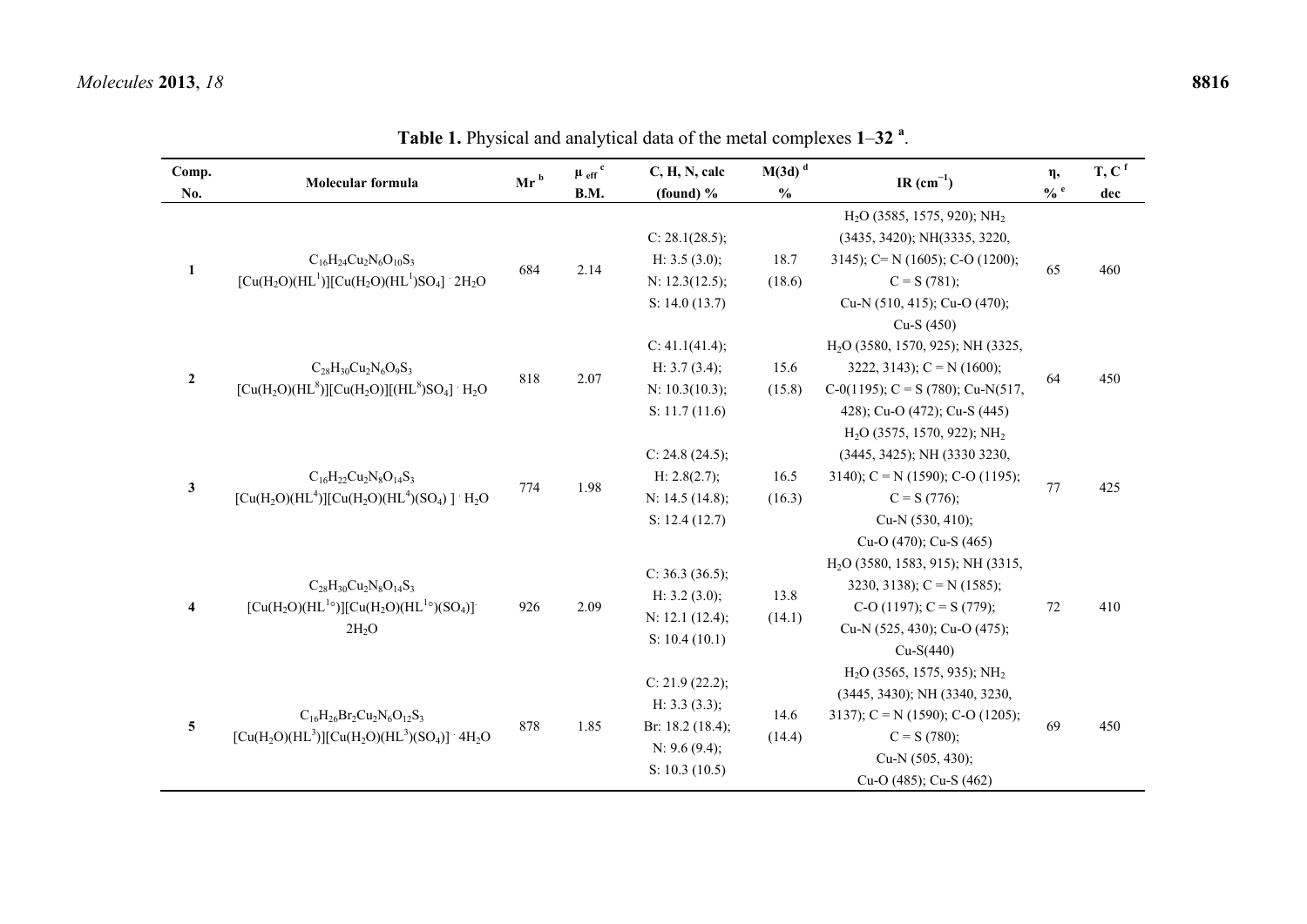**Table 1.** *Cont.* 

| Comp.<br>No.     | Molecular formula                                                                         | $Mr^b$ | $\mu$ eff <sup>c</sup><br>B.M. | C, H, N, calc<br>(found) $%$                                                             | $M(3d)$ <sup>d</sup><br>$\frac{0}{0}$ | IR $(cm^{-1})$                                                                                                                                                                  | $\eta$ ,<br>$\mathbf{0}/\mathbf{0}$ e | $T, C$ <sup>f</sup><br>dec |
|------------------|-------------------------------------------------------------------------------------------|--------|--------------------------------|------------------------------------------------------------------------------------------|---------------------------------------|---------------------------------------------------------------------------------------------------------------------------------------------------------------------------------|---------------------------------------|----------------------------|
| 6                | $C_{28}H_{28}Br_2Cu_2N_6O_9S_3$<br>$[Cu(H2O)(HL9)][Cu(H2O)(HL9)(SO4)]$ · H <sub>2</sub> O | 976    | 1.91                           | C: 34.4 (34.0);<br>H: $2.9(2.7)$ ;<br>Br: $16.4(16.5)$ ;<br>N: 8.6 (8.4);<br>S: 9.8(9.9) | 13.1<br>(12.8)                        | $H2O$ (3580, 1565, 930); NH (3330,<br>3225, 3145); $C = N$ (1585);<br>C-O (1203); C = S (778); Cu-N<br>(525, 425); Cu-O (484); Cu-S (465)                                       | 56                                    | 435                        |
| $\overline{7}$   | $C_{16}H_{20}Cl_2Cu_2N_6O_9S_3$<br>$[Cu(H2O)(HL2)][Cu(H2O)(HL2)(SO4)]$ $H2O$              | 735    | 1.79                           | C: 26.1 (26.3);<br>H: 2.7 (2.4);<br>Cl: $9.7(10.0)$ ; N:<br>11.4(11.5);<br>S: 13.1(13.3) | 17.4<br>(17.7)                        | $H2O$ (3585, 1575, 920); NH <sub>2</sub> (3430,<br>3430); NH (3335, 3220, 3145);<br>$C = N(1595); C-0(1200);$<br>$C = S(785);$<br>Cu-N (528, 410);<br>Cu-O (482); Cu-S (464)    | 78                                    | 430                        |
| $\bf 8$          | $C_8H_{12}CuN_4O_6S$<br>$\lceil Cu(H_2O) (HL^1) \rceil NO_3 \rceil H_2O$                  | 356    | 1.87                           | C: 27.0 (27.3);<br>H: 3.4 (3.1);<br>N: 15.7 (15.5);<br>S: 9.0(9.4)                       | 18.0<br>(18.2)                        | $H2O$ (3580, 1574, 915); NH <sub>2</sub> (3440,<br>3430); NH (3325, 3230, 3140);<br>$C = N(1600); C - 0(1200);$<br>$C = S(776);$<br>Cu-N $(530, 410)$ ;<br>Cu-O(480); Cu-S(450) | 70                                    | 390                        |
| $\boldsymbol{9}$ | $C_{14}H_{16}CuN_4O_6S$<br>[Cu $(H_2O)(HL^8)$ ]NO <sub>3</sub> $H_2O$                     | 432    | 2.12                           | C: 38.9 (38.4);<br>H: $3.7(3.5)$ ;<br>N: 13.0 (13.1);<br>S: 7.4(7.2)                     | 14.8<br>(14.5)                        | H <sub>2</sub> O (3576, 1570, 930); NH(3345,<br>3227, 3146); $C = N(1595)$ ;<br>C-O (1198); C = S (787);<br>Cu-N (525, 430); Cu-O (465);<br>$Cu-S(440)$                         | 54                                    | 380                        |
| 10               | $C_8H_{11}CuN_5O_8S$<br>[Cu (H <sub>2</sub> O)(HL <sup>4</sup> )]NO <sub>3</sub> $H_2O$   | 401    | 1.85                           | C: 23.9 (24.2);<br>H: $2.7(2.5)$ ;<br>N: 17.5 (17.1);<br>S: 8.0(8.3)                     | 16.0<br>(16.3)                        | $H2O$ (3570, 1565, 925); NH <sub>2</sub> (3445,<br>3430); NH (3325, 3215, 3140);<br>$C = N(1598); C-O(1195);$<br>$C = S(777)$ ; Cu-N (525, 410);<br>Cu-O (475); Cu-S (440)      | 76                                    | 325                        |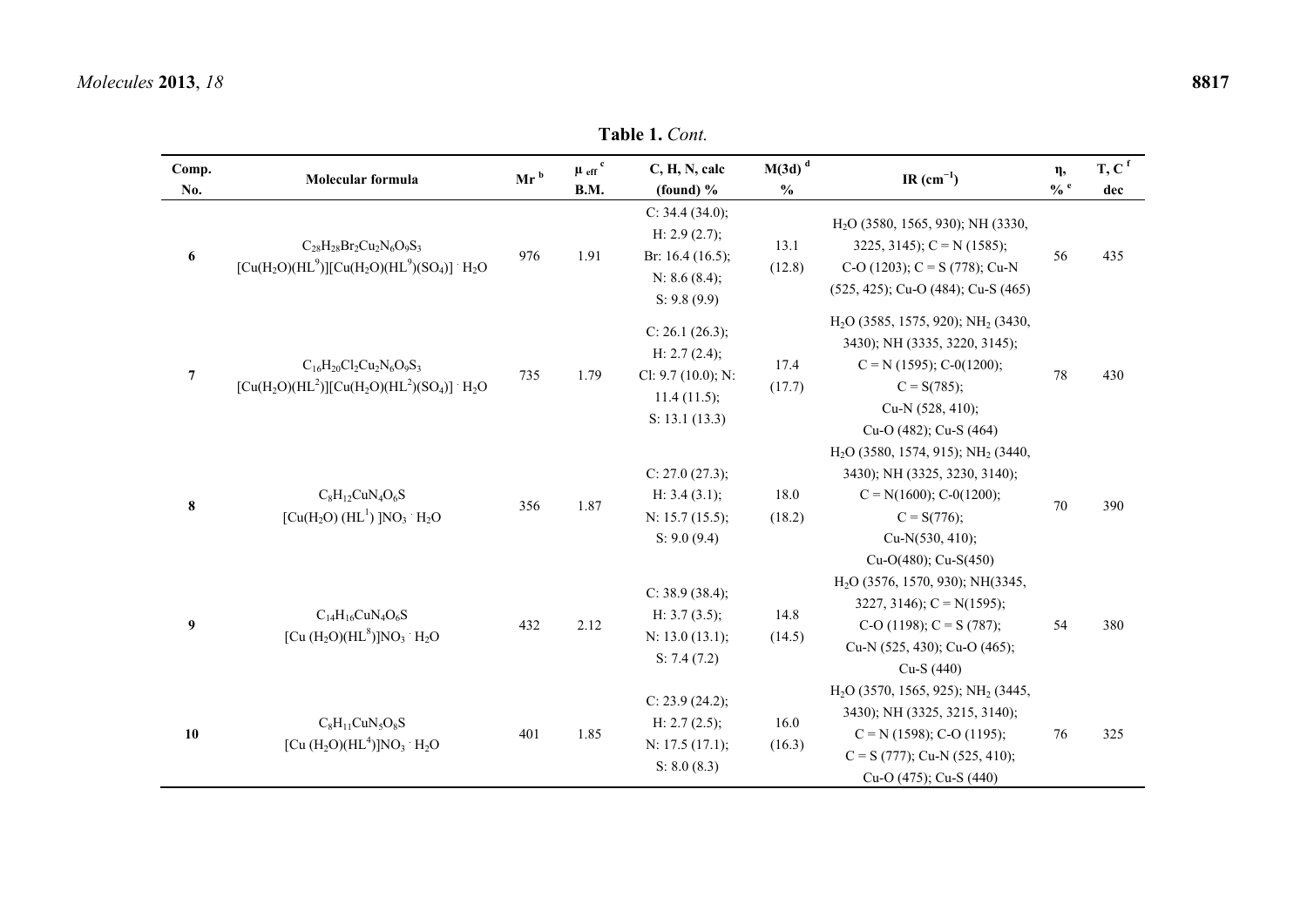#### **Table 1.** *Cont.*  **Comp. No. Molecular formula** Mr <sup>b</sup>  $\mu$  eff<sup>c</sup> **B.M. C, H, N, calc (found) % M(3d) <sup>d</sup> % IR (cm<sup>−</sup>1) <sup>η</sup>, % e T, C <sup>f</sup> dec**dec **11**   $C_{14}H_{17}CuN_5O_9S$  $\left[\text{Cu (H<sub>2</sub>O)(HL<sup>1</sup>°) \right]NO<sub>3</sub> 2H<sub>2</sub>O$  495 1.94 C: 33.9 (34.1); H: 3.4 (3.5); N: 14.1 (14.2); S: 6.5 (6.9) 12.9 (12.7) H2O (3590, 1585, 915); NH(3325, 3225, 3140);  $C = N(1593)$ ; C-0(1192);  $C = S(783)$ ; Cu-N(525, 430); Cu-O(480); Cu-; C = S(783); Cu- 80 315<br>); Cu-O(480); Cu-<br>S(455) **12**   $C_8H_{11}BrCuN_4O_6S$  $[Cu (H<sub>2</sub>O)(HL<sup>3</sup>)]NO<sub>3</sub> H<sub>2</sub>O$  435 1.80 C: 22.1 (21.8); H:  $2.5(2.2)$ ; N: 12.9 (13.2); S: 7.4 (7.5) 14.7  $(14.5)$ H2O (3585, 1575, 920); NH<sub>2</sub>(3430, 3415); NH(3335, 3220, 3145);  $C = N(1595)$ ; C-0(1195); C = S(784); Cu-N(525, 425); Cu-O(475); Cu-S(460) 52 370 **13**   $C_{14}H_{19}BrCuN_4O_8S$  $[Cu(H_2O)(HL^9)]NO_3$  3H<sub>2</sub>O 547 1.97 C: 30.7 (30.9); H: 3.4 (3.2); Br: 14.6 (14.4); N: 10.2 (9.9); S: 5.8 (5.7) 11.7 (11.5) H2O (3570, 1565, 925); NH(3330, 3210, 3135); C = N(1590); C-0(1197);  $C = S(780)$ ; Cu-N(530, 423); Cu-O(470); Cu-S(465) 65 360 **14**   $C_8H_{11}CICuN_4O_6S$  $[Cu(H<sub>2</sub>O)(HL<sup>2</sup>)]NO<sub>3</sub> H<sub>2</sub>O$  390.5 2.03 C:  $24.6(24.6)$ ; H: 2.8 (2.5); Cl: 9.1 (9.3); N: 14.3 (14.5); S: 8.2 (8.5) 16.4 (16.1) H2O (3585, 1575, 920); NH2(3435, 3425); NH(3335, 3220, 3145); C =  $N(1605)$ ; C-0(1193);  $C = S(780)$ ; Cu-N(515, 430); Cu-O(490); Cu-S(455) 75 365 **15**   $C_{13}H_{12}CuN_4OS$  $\begin{bmatrix} \text{Cu L}^1 \text{Py} \end{bmatrix}$  336 1.78 C:  $46.4(46.5)$ ; H: 3.6 (3.5); N: 16.7 (16.5); S: 9.5 (9.4) 19.0 (18.8)  $NH<sub>2</sub>(3440, 3425)$ ; C = N(1590, 1580, 1575, 1310); C-0 (1215); C-S ( 760); Cu-N(530, 425); Cu-O(475); Cu-S(460) 71 460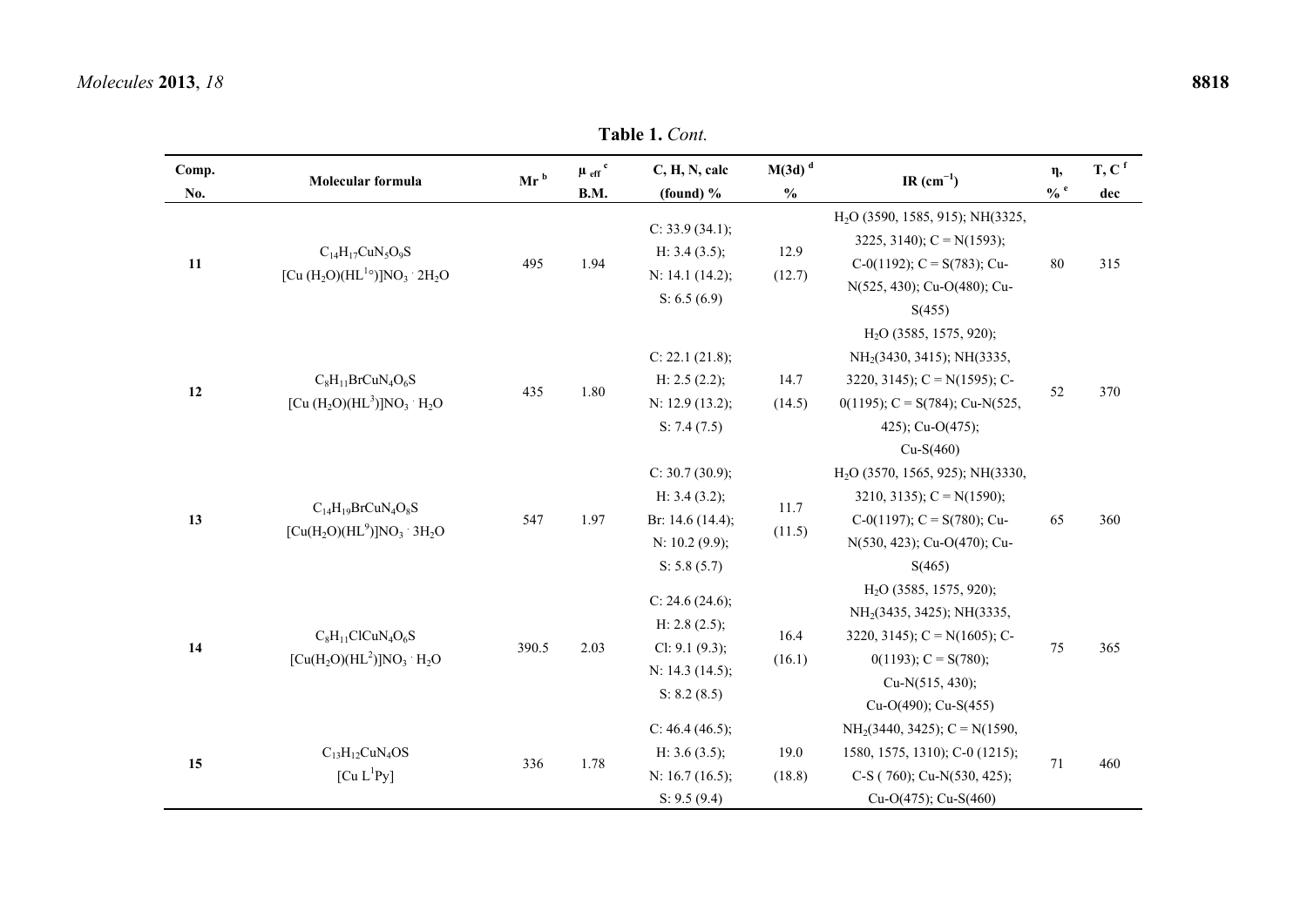#### **Table 1.** *Cont.*

| Comp.<br>No. | Molecular formula                                                                            | $Mr^b$ | $\mu$ $_{\rm eff}$ $^{\rm c}$<br>B.M. | C, H, N, calc<br>(found) $%$                                                                 | $M(3d)$ <sup>d</sup><br>$\frac{0}{0}$ | IR $(cm^{-1})$                                                                                                                                      | $\eta$ ,<br>$\ensuremath{\mathsf{0}}/\ensuremath{\mathsf{0}}$ e | $T, C$ <sup>f</sup><br>dec |
|--------------|----------------------------------------------------------------------------------------------|--------|---------------------------------------|----------------------------------------------------------------------------------------------|---------------------------------------|-----------------------------------------------------------------------------------------------------------------------------------------------------|-----------------------------------------------------------------|----------------------------|
| 16           | $C_{13}H_{11}ClCuN_4OS$<br>[Cu L <sup>2</sup> Py]                                            | 370.5  | 1.78                                  | C: $42.1$ (42.0);<br>H: $3.0(2.9)$ ;<br>Cl: $9.6(9.5)$ ;<br>N: 15.1 (15.0);<br>S: 8.6(8.4)   | 17.3<br>(17.0)                        | $NH2$ (3435, 3420); C = N (1585,<br>1580, 1570, 1305); C-O (1225);<br>C-S (750); Cu-N (510, 405);<br>Cu-O (470); Cu-S (465)                         | $72\,$                                                          | 440                        |
| 17           | $C_{13}H_{11}BrCuN_4OS$<br>[Cu L <sup>3</sup> Py]                                            | 415    | 1.93                                  | C: $37.6(37.5)$ ;<br>H: $2.7(2.5)$ ;<br>Br: 19.3 (19.0);<br>N: 13.5 (13.3);<br>S: 7.7(7.5)   | 15.4<br>(15.5)                        | $NH2$ (3430, 3420); C = N (1585,<br>1580, 1575, 1300); C-O (1210);<br>C-S (750); Cu-N (515, 410);<br>Cu-O (475); Cu-S (465)                         | 75                                                              | 450                        |
| 18           | $C_{13}H_{11}CuN_5O_3S$<br>[Cu L <sup>4</sup> Py]                                            | 381    | 1.84                                  | C: $40.9(40.8)$ ;<br>H: $2.9(2.8)$ ;<br>N: 18.4 (18.2);<br>S: 8.4(8.3)                       | 16.8<br>(16.7)                        | $NH2$ (3440, 3425); C = N (1585,<br>1580, 1570, 1315); C-O (1220);<br>C-S (770); Cu-N (525, 410);<br>Cu-O (470); Cu-S (465)                         | 69                                                              | 400                        |
| 19           | $C_{14}H_{14}CuN_4OS$<br>[Cu L <sup>5</sup> Py]                                              | 350    | 1.75                                  | C: $48.0(47.8)$ ;<br>H: $4.0(3.9)$ ;<br>N: 16.0 (15.9);<br>S: 9.1(9.0)                       | 18.3<br>(18.0)                        | $NH2$ (3430, 3425); C = N (1590,<br>1585, 1570, 1315); C-O (1220);<br>C-S (770); Cu-N (520, 415);<br>Cu-O (470); Cu-S (465)                         | $70\,$                                                          | 460                        |
| 20           | $C_{13}H_{10}Cl_2CuN_4OS$<br>[Cu L <sup>6</sup> Py]                                          | 405    | 1.80                                  | C: $38.5(38.3)$ ;<br>H: $2.5(2.4)$ ;<br>Cl: $17.5(17.4)$ ;<br>N: 13.8 (13.6);<br>S: 7.9(7.8) | 15.8<br>(15.7)                        | $NH2$ (3435, 3425); C = N (1585,<br>1580, 1575, 1305); C-O (1205);<br>C-S (770); Cu-N (515, 430);<br>Cu-O (485); Cu-S (470)                         | 76                                                              | 410                        |
| 21           | $C_8H_{12}Br_2CuN_4O_3S$<br>[Cu L <sup>7</sup> (NH <sub>3</sub> )] $\cdot$ 2H <sub>2</sub> O | 468    | 1.87                                  | C: $20.5(20.4)$ ;<br>H: $2.6(2.5)$ ;<br>Br: 34.2 (34.0);<br>S: 6.8(6.7)                      | 11.9<br>(1.7)                         | NH <sub>2</sub> (3440, 3425); NH (3330, 3215,<br>3150); $C = N$ (1582, 1585);<br>C-O (1225); C-S (748); Cu-N (540,<br>425); Cu-O (490); Cu-S (410); | 78                                                              | 310                        |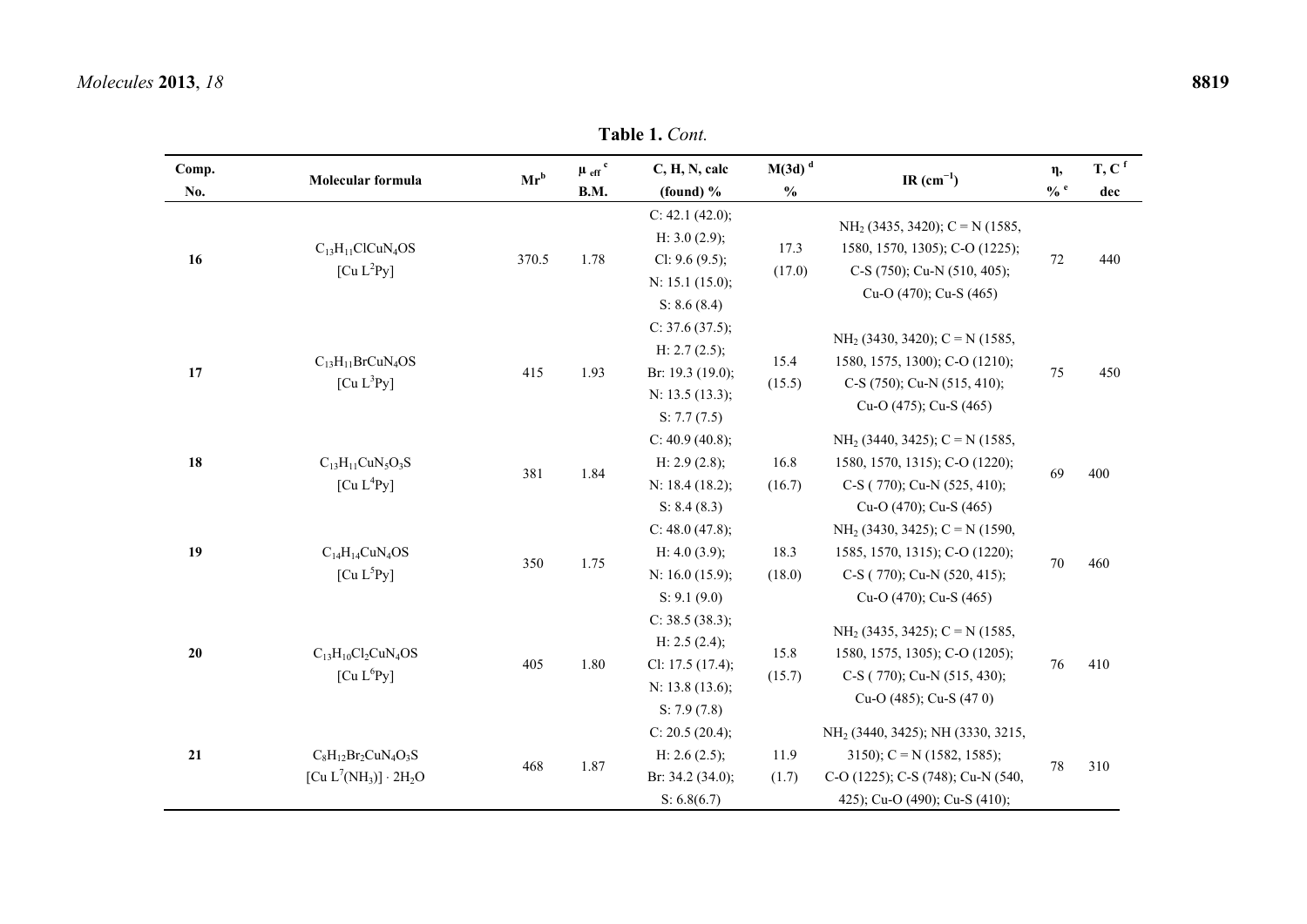|              | <b>Table 1. Cont.</b>                                      |                 |                                |                                     |                                       |                                                                                                      |                            |                                      |  |  |  |  |  |  |
|--------------|------------------------------------------------------------|-----------------|--------------------------------|-------------------------------------|---------------------------------------|------------------------------------------------------------------------------------------------------|----------------------------|--------------------------------------|--|--|--|--|--|--|
| Comp.<br>No. | Molecular formula                                          | Mr <sup>b</sup> | $\mu$ eff <sup>c</sup><br>B.M. | C, H, N, calc<br>(found) $%$        | $M(3d)$ <sup>d</sup><br>$\frac{0}{0}$ | IR $(cm^{-1})$                                                                                       | $\eta,$<br>$\frac{6}{6}$ e | $T, {}^{\circ}C$ <sup>f</sup><br>dec |  |  |  |  |  |  |
|              | $C_{14}H_{14}Br_2CuN_4O_2S$<br>$[Cu L7(4-MePy)] \cdot H2O$ |                 | 1.79                           | C: 31.9 (31.8);                     |                                       | $NH2$ (3435,3430); C = N                                                                             |                            |                                      |  |  |  |  |  |  |
| $22\,$       |                                                            | 526             |                                | H: 2.7 (2.5);<br>Br: $31.5(31.3)$ ; | 12.2<br>(12.3)                        | (1580, 1585); C-O (1225); CNC<br>$(1042)$ ; C-S $(748)$ ; Cu-O $(540)$ ;                             | 77                         | 380                                  |  |  |  |  |  |  |
|              |                                                            |                 |                                | S: $6.3(6.0)$                       |                                       | Cu-O (490); Cu-S (410)                                                                               |                            |                                      |  |  |  |  |  |  |
|              |                                                            |                 |                                | C: 33.1 (33.0); H:                  |                                       | NH <sub>2</sub> (3440,3425);                                                                         |                            |                                      |  |  |  |  |  |  |
| 23           | $C_{14}H_{12} Br_2CuN_4OS$                                 | 508             | 1.99                           | $2.4(2.2)$ ; Br:                    | 12.6                                  | $C = N$ (1580,1585); C-O (1225);                                                                     | 76                         | 390                                  |  |  |  |  |  |  |
|              | [Cu $L^7$ (3-MePy)]                                        |                 |                                | 31.5(31.4);                         | (12.4)                                | CNC (1042); C-S (748); Cu-O                                                                          |                            |                                      |  |  |  |  |  |  |
|              |                                                            |                 |                                | S: 6.3(6.1)                         |                                       | $(540)$ ; Cu-O $(490)$ ; Cu-S $(410)$                                                                |                            |                                      |  |  |  |  |  |  |
|              |                                                            |                 |                                | C: 33.1 (32.9); H:                  |                                       | $NH2$ (3440,3430); C = N                                                                             |                            |                                      |  |  |  |  |  |  |
| 24           | $C_{14}H_{12}Br_2CuN_4OS$                                  | 508             | 1.92                           | $2.4(2.5)$ ; Br:                    | 12.6                                  | (1580, 1585); C-O (1225); CNC                                                                        | 71                         | 345                                  |  |  |  |  |  |  |
|              | [Cu $L^7$ (2-MePy)]                                        |                 |                                | 31.5(31.4);                         | (12.3)                                | (1042); C-S (748); Cu-O (540);                                                                       |                            |                                      |  |  |  |  |  |  |
|              |                                                            |                 |                                | S: 6.3(6.0)                         |                                       | Cu-O (490); Cu-S (410)                                                                               |                            |                                      |  |  |  |  |  |  |
|              |                                                            | 699             | 1.35                           | C: $30.9(31.0)$ ; H:                |                                       | NH <sub>2</sub> (3435, 3425, 3420, 3410);                                                            |                            |                                      |  |  |  |  |  |  |
|              | $C_{18}H_{17}Br_2CuN_7O_3S_3$                              |                 |                                | $2.4$ (2.2); Br: 22.9               | 9.2<br>(8.6)                          | $C = N (1610, 1600, 1585); SO2$                                                                      |                            |                                      |  |  |  |  |  |  |
| 25           | [Cu L <sup>7</sup> (Etz)]                                  |                 |                                | (22.7); N:                          |                                       | (1320, 1140), C-O (1215); Cu-N                                                                       | 81                         | 470                                  |  |  |  |  |  |  |
|              |                                                            |                 |                                | 14.0(13.9);                         |                                       | (540, 415); Cu-O (490); Cu-S (440)                                                                   |                            |                                      |  |  |  |  |  |  |
|              |                                                            |                 |                                | S: 13.7(13.5)                       |                                       |                                                                                                      |                            |                                      |  |  |  |  |  |  |
|              |                                                            |                 |                                | C: $28.6(28.5)$ ; H:                |                                       | $NH2$ (3415,3420,3405,3415); C = N                                                                   |                            |                                      |  |  |  |  |  |  |
|              | $C_{14}H_{13}Br_2CuN_5O_3S_2$                              |                 |                                | 2.2 (2.0); Br: 27.3                 | 10.9                                  | $(1600, 1585); SO2 (1325, 1140);$                                                                    |                            |                                      |  |  |  |  |  |  |
| 26           | [Cu L <sup>7</sup> (Str)]                                  | 587             | 1.28                           | $(27.0)$ ; N: 11.9                  | (11.0)                                | C-O (1210); Cu-N (525, 410);                                                                         | 68                         | 430                                  |  |  |  |  |  |  |
|              |                                                            |                 |                                | (12.0);                             |                                       | Cu-O (475); Cu-S (455)                                                                               |                            |                                      |  |  |  |  |  |  |
|              |                                                            |                 |                                | S: $10.9(10.7)$                     |                                       |                                                                                                      |                            |                                      |  |  |  |  |  |  |
|              |                                                            |                 |                                | C: $30.5(30.3)$ ; H                 |                                       | $NH2$ (3420,3415,3415,3405); C = N                                                                   |                            |                                      |  |  |  |  |  |  |
|              | $C_{16}H_{15}Br_2CuN_5O_4S_2$                              |                 |                                | 2.4 (2.5); Br: 25.4                 |                                       |                                                                                                      | 63                         |                                      |  |  |  |  |  |  |
| 27           |                                                            | 629             | 1.31                           | $(25.3)$ ; N: 11.1                  | (10.1)                                | 10.2<br>$(1605, 1590); SO2 (1320, 1145);$<br>C-O (1215); Cu-N (530, 425);<br>Cu-O (480); Cu-S (465); |                            | 450                                  |  |  |  |  |  |  |
|              | [Cu $L^7(Sfc)$ ]                                           |                 |                                | $(11.0)$ ; S: 10.2                  |                                       |                                                                                                      |                            |                                      |  |  |  |  |  |  |
|              |                                                            |                 |                                | (10.0)                              |                                       |                                                                                                      |                            |                                      |  |  |  |  |  |  |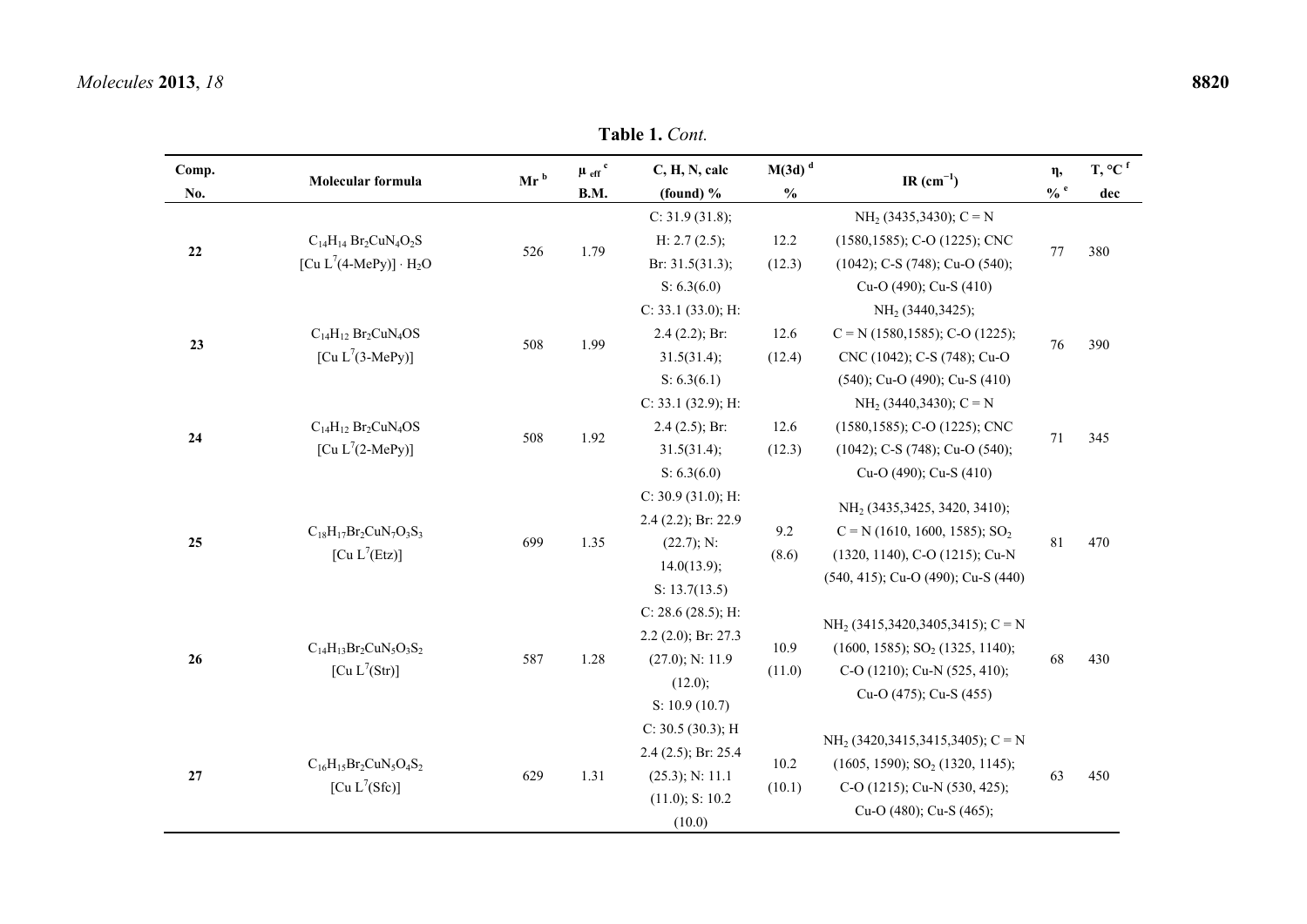|              | <b>Table 1. Cont.</b>                                                   |        |                                       |                                                                                                |                                       |                                                                                                                                                          |                             |                            |  |  |  |  |  |  |
|--------------|-------------------------------------------------------------------------|--------|---------------------------------------|------------------------------------------------------------------------------------------------|---------------------------------------|----------------------------------------------------------------------------------------------------------------------------------------------------------|-----------------------------|----------------------------|--|--|--|--|--|--|
| Comp.<br>No. | Molecular formula                                                       | $Mr^b$ | $\mu$ $_{\rm eff}$ $^{\rm c}$<br>B.M. | C, H, N, calc<br>(found) $%$                                                                   | $M(3d)$ <sup>d</sup><br>$\frac{0}{0}$ | IR $(cm^{-1})$                                                                                                                                           | $\eta,$<br>$\mathbf{0/6}^e$ | $T, C$ <sup>f</sup><br>dec |  |  |  |  |  |  |
| 28           | $C_{17}H_{14}Br_2CuN_6O_3S_3$<br>[Cu $L^7(Nor)$ ]                       | 670    | 1.35                                  | C: 30.4 (30.2);<br>H: 2.1 (2.0); Br:<br>23.9 (24.0); N: 12.5<br>$(12.3)$ ; S: 14.3<br>(14.2)   | 9.6<br>(9.5)                          | NH <sub>2</sub> (3430, 3425, 3415, 3410);<br>$C = N (1610, 1605, 1590); SO2$<br>(1315, 1145); C-O (1210); Cu-N<br>(530, 420);<br>Cu-O (480); Cu-S (455); | 69                          | 470                        |  |  |  |  |  |  |
| 29           | $C_{20}H_{19}Br_2CuN_7O_3S_2$<br>[Cu L <sup>7</sup> (Sdm)]              | 693    | 1.22                                  | C: 34.6 (34.5); H:<br>$2.7(2.5)$ ; Br: 23.1<br>$(23.0)$ ; N: 14.1<br>$(14.0)$ ; S: 9.2 $(9.0)$ | 9.2<br>(9.1)                          | NH <sub>2</sub> (3440, 3430, 3425, 3415);<br>$C = N (1610, 1600, 1595); SO2$<br>(1310, 1150); C-O (1215); Cu-N<br>(510, 425);<br>Cu-O (475); Cu-S (450); | 68                          | 460                        |  |  |  |  |  |  |
| 30           | $C_{18}H_{19}CuN_7O_3S_3$<br>$[Cu L^{1}(Etz)]$                          | 541    | 1.45                                  | C: $39.9(40.0)$ ; H:<br>$3.5(3.4)$ ; N: 18.1<br>$(17.9)$ ; S: 17.7 $(17.5)$                    | 11.8<br>(11.6)                        | NH <sub>2</sub> (3435, 3430, 3425, 3415);<br>$C = N (1600, 1595, 1590); SO2$<br>(1310, 1140); C-O (1225); Cu-N<br>(515, 410);<br>Cu-O (470); Cu-S (465)  | $70\,$                      | 500                        |  |  |  |  |  |  |
| 31           | $C_{18}H_{23}NiN_7O_5S_3$<br>[Ni $L^1(Etz)$ ] $\cdot$ 2H <sub>2</sub> O | 572    | dia                                   | C: 37.8 (37.5); H:<br>4.0 (3.8); N: $17,1$<br>(17.0);<br>S: $16.8(16.6)$                       | 10.3<br>(10.2)                        | NH <sub>2</sub> (3430, 3430, 3420, 3410);<br>$C = N (1605, 1595, 1590); SO2$<br>(1315, 1145); C-O (1220); Cu-N<br>(525, 415);<br>Cu-O (475); Cu-S (460)  | 80                          | 380                        |  |  |  |  |  |  |
| 32           | $C_{18}H_{19}N_7O_3S_3Zn$<br>[ $Zn L^{1}(Etz)$ ]                        | 542    | dia                                   | C: $39.9(40.0)$ ; H:<br>$3.5(3.4)$ ; N: 18.1<br>(18.0); S: 17.7<br>(17.5)                      | 12.0<br>(11.8)                        | NH <sub>2</sub> (3430, 3430, 3420, 3415);<br>$C = N (1605, 1595, 1585); SO2$<br>(1315, 1140); C-0 (1215); Cu-N<br>(525, 425);<br>Cu-O (480); Cu-S (470)  | 75                          | 490                        |  |  |  |  |  |  |

<sup>a</sup>  $H_2L^{10}$ , used in the preparation of complexes are reported in Scheme 1. <sup>b</sup> Mr: relative molecular mass.  $\degree$  µ eff: magnetic moment. <sup>d</sup> M (3d): metal 3d.  $\degree$  n: yield.  $\degree$  T<sub>dec</sub> .: decomposition temperature.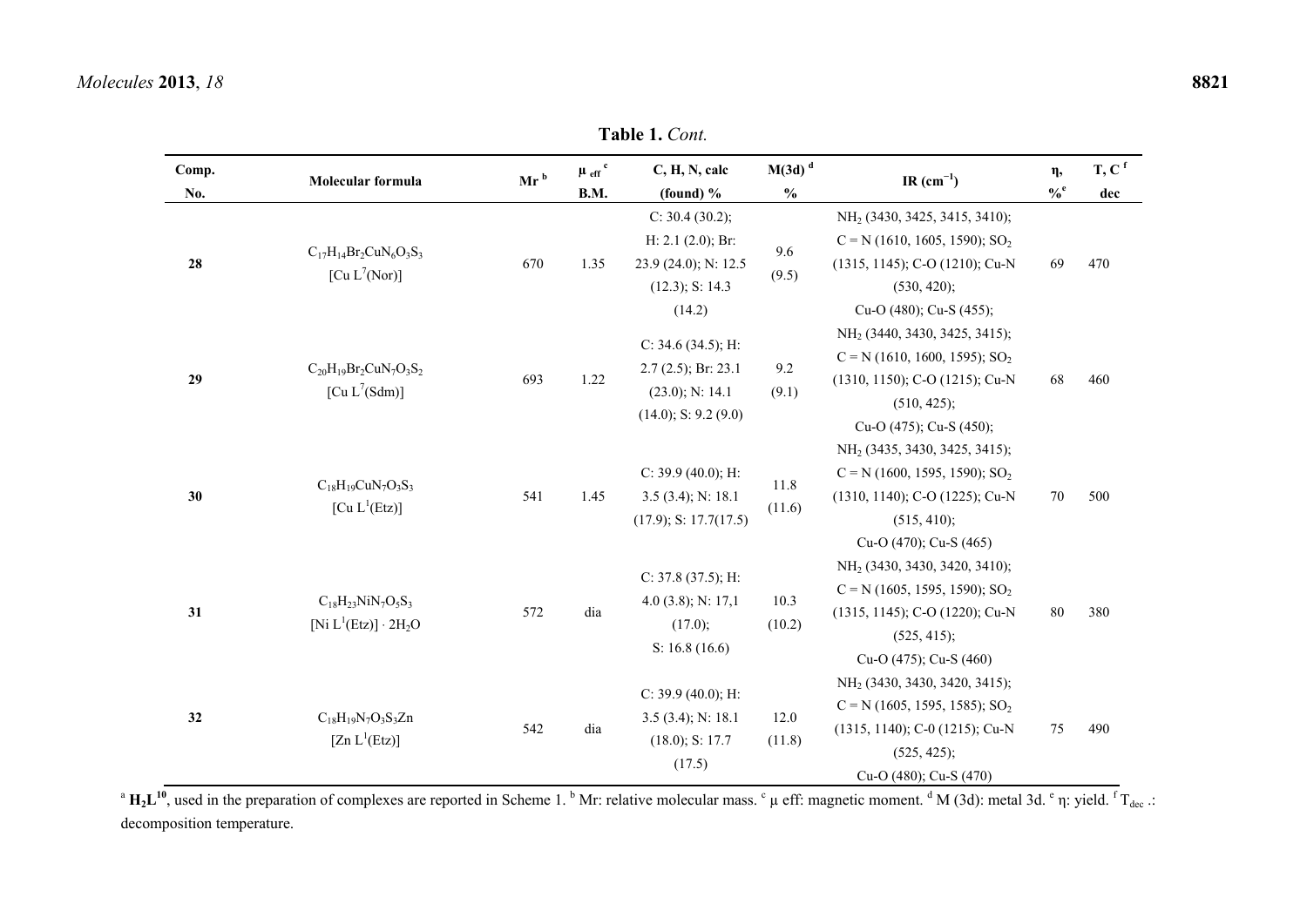# 2.1.1. X-ray Structure of  $[Cu(H<sub>2</sub>O)(HL<sup>3</sup>)][Cu(H<sub>2</sub>O)(HL<sup>3</sup>)(SO<sub>4</sub>)]<sup>1</sup>4H<sub>2</sub>O (5)$

The structure of crystals, obtained from ethanolic solution after recrystallization of (**5**), has been determined by means of X-ray analysis and is similar to the structure described in [26].

#### 2.1.2. IR Spectra and Coordination Mode

The tentative assignments of the significant IR spectral bands of  $H_2L^1-H_2L^{10}$  and their Cu(II), Ni(II) and Zn(II) complexes are presented in Table 1. It has been established that the substituted salicylaldehyde thiosemicarbazones of complexes **1**–**14** behave as monodeprotonated tridentate ligands and are coordinated to the central ions through deprotonated phenolic oxygen atom, azomethinic nitrogen atom and sulphur atom forming five- and six-membered metalocycles [9,20,21].

The IR spectra of the free ligands shows a broad band at *ca*. 3600 cm<sup>-1</sup> attributed to phenolic group, δ(OH). This band disappeared from IR spectra of complexes **1**–**14** [22,23,27]. Moreover, this is confirmed by the shift of  $v(C-O)$  stretching vibration bands observed in the range of 1250-1240 cm<sup>-1</sup> in the spectra of the free ligands, to lower frequency at around 1225–1210 cm<sup>-1</sup> in the spectra of the complexes. This is further confirmed by the presence of the band appearing in the region 500-470  $cm^{-1}$ assigned to the  $v(M-O)$  frequency [28].

Likewise, the IR spectra of the ligands exhibits a strong band in the range 1620–1610 cm<sup>-1</sup> assignable to  $v(C = N)$ . In the spectra of the complexes 1–14 this band is shifted to lower frequencies by ca. 25–15 cm<sup>-1</sup> suggesting the coordination of the azomethine nitrogen to the central metal atom. Also, this coordination is supported of  $v(M-N)$  vibration around 515–540 cm<sup>-1</sup> [29].

In the IR spectra of the  $H_2L^1-H_2L^{10}$ , the v(S-H) band at 2570 cm<sup>-1</sup> [30–33] was absent, but the  $v(C = S)$  bands at about 1560 and 822 cm<sup>-1</sup> were present. These bands were shifted to lower wavenumbers in complexes  $1-14$  and this shift can be assigned to the thiocarbonyl  $v(C = S)$  stretching and bending modes of vibrations and to the coordination of sulfur atom to metal ion [34–36].

In complexes **15**–**32**, thiosemicarbazones behave as double deprotonated tridentate ligands, coordinating to the central ion through phenolic oxygen atom, azomethinic nitrogen atom and sulphur atom forming two five- and six-membered heterocycles. As much, the absorption bands ν(C-OH), ν(N-NH) and ν(C=S), observed in the spectra of the free thiosemicarbazones, in the range 1245–1240, 1540–1535 and 1125–1120  $cm^{-1}$ , respectively, were shifted to lower frequencies in the spectra complexes. In the spectra complexes the absorption band  $v(C-S)$  is observed in the range 750–740 cm<sup>-1</sup> and the band v(C-N) is shifted to small frequencies with 35-30 cm<sup>-1</sup>, being accompanied by the splitting into two components [27–29].

In the IR spectra of complexes  $15-32$ , an absorption band is observed in the range  $1520-1518 \text{ cm}^{-1}$ , conditioned by valence oscillations  $>C = N-N = C \le$ . This character of IR spectra demonstrates the thiosemicarbazone enolization in the process of synthesized complexes formation [30–33].

The nitrate complexes 8–14 shows a single band at around 1345-1340 cm<sup>-1</sup>. It is attributable to ionic  $NO<sub>3</sub><sup>-</sup>$  [37].

In compounds **1**–**14** the absorption bands characteristic to the water molecule from the inner sphere are observed:  $v(H_2O) = 3595-3585$  cm<sup>-1</sup>,  $\delta(H_2O) = 1590-1585$  cm<sup>-1</sup>,  $\gamma(H_2O) = 920-915$  cm<sup>-1</sup>,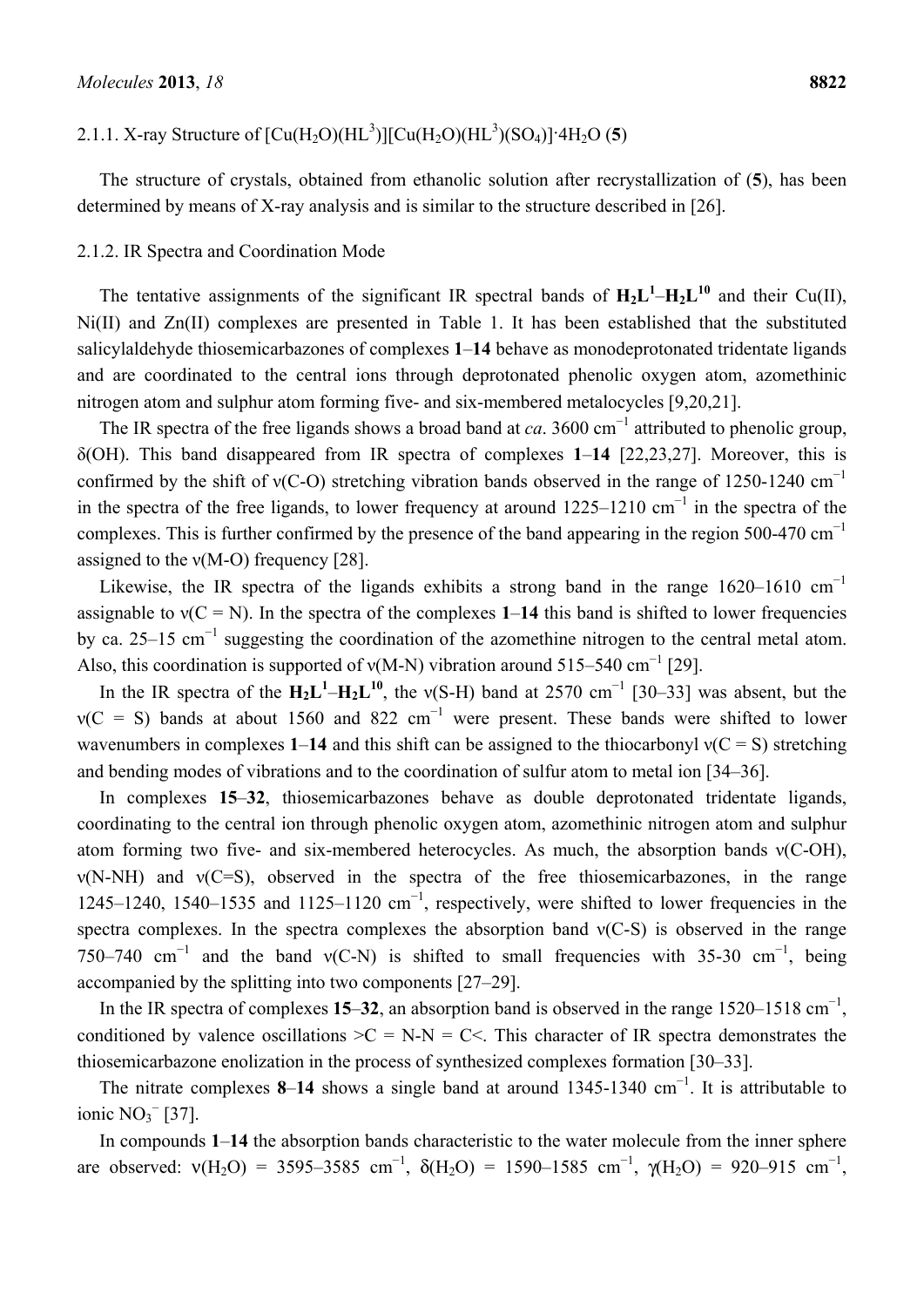$w(H_2O) = 640-615$  cm<sup>-1</sup> due to OH stretching, HOH deformation, H<sub>2</sub>O rocking and H<sub>2</sub>O wagging, respectively [38].

The presence of sulphanilamides in complexes **25**–**32** is confirmed by the characteristic absorption bands observed in IR spectra:  $v_{as}(NH_2)$ ,  $v_s(NH_2)$ :  $\approx 3400 \text{ cm}^{-1}$ ;  $v(N-H)$ : 3330  $\pm 20 \text{ cm}^{-1}$ ,  $v(C-N)_{(arom)}$ :  $1305 \pm 55$  cm<sup>-1</sup>,  $v(C = N)_{(arom)} 1580 \pm 30$  cm<sup>-1</sup>;  $v_{as}(SO_2)$ ,  $v_s(SO_2)$ :  $1320 \pm 20$  cm<sup>-1</sup>,  $1100 \pm 20$  cm<sup>-1</sup>. It has been established that the investigated sulphanilamides of the given complexes behave as monodentate ligands and are coordinated to the central atom through nitrogen atoms and amino groups in the case of streptocide (Str) and sulphacil (Sfc), thiadiazolic nitrogen atom in the case of ethazole (Etz) and norsulphazole (Nor) one of the pyrimidinic nitrogen atoms in the case of sulphadimezine (Sdm) [38].

#### 2.1.3. Magnetochemistry

The room temperature magnetic moment of the solid copper (II) complexes **1-24** was found in the range 1.75–2.00 BM, indicative one unpaired electron per Cu(II) ion [39]. These experimental data allow us to suppose that in these compounds the spin-spin interaction lacks and probably the investigated complexes have monomer structure. Also, the magnetic moment values in the range 1.22–1.45 BM for the copper (II) complexes **25**–**30** are of indicative anti-ferromagnetic spin-spin interaction through molecular association [40]. Complex 31 is diamagnetic and the central  $Ni^{2+}$  ion is in a square planar environment [40].

#### 2.1.4. Thermal Decomposition

All complexes studied were investigated by thermogravimetry analysis. The TG thermograms of complexes **1**–**14** are characterized by three degradation steps (50–100, 130–170, 310–530 °C). The weight loss between 50 and 100 °C corresponds to the elimination of water molecules of dehydration and is an endothermic effect. The second step, also an endothermic effect, corresponds to the elimination of coordinated water molecules (Table 1). The following effect on DTA curve is exothermic and corresponds to the complete decomposition (TG, TGD curves) of the organic part of the complexes.

The TG and TGD curves of the complexes **15**–**32** are characterized by two steps of weight loss united (350–480 °C, 480–620 °C) and corresponds to the complete decomposition of the ligands. In addition, the TG and TGD curves of the complexes **21**, **22** and **31** are characterized by a weight loss in the renge  $50-100$  °C.

By replacing the sulphate ion from complexes with nitrate ion or by changing the thiosemicarbazide fragment with 4-phenylthiosemicarbazide fragment, TG and TGD curves show weight loss at lower temperatures. The final residues were identified by IR spectroscopy as CuO, which provides %Cu values in the initial samples, by quantitative analyses. They were in agreement wich the theoretical obtained %Cu values.

# 2.1.5. NMR Spectra

The NMR spectra of ligands  $H_2L^1-H_2L^{10}$  were recorded in DMSO-d<sub>6</sub>. The <sup>1</sup>H-NMR and <sup>13</sup>C-NMR spectral data are reported along with the possible assignments [41]. All the protons were found to be in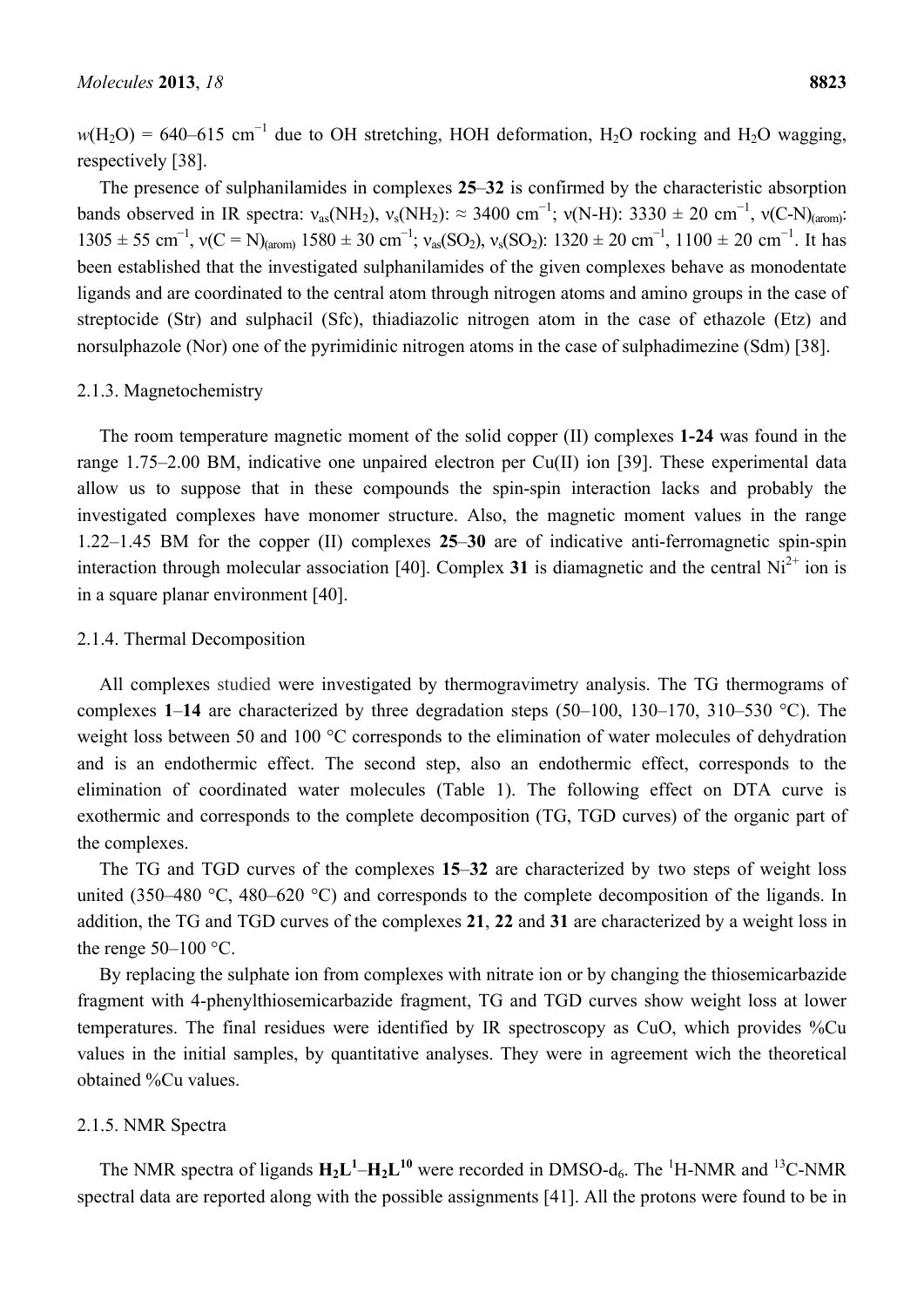the expected regions. It was observed that DMSO did not have any coordinating effect on the ligands or their metal complexes.

# 2.1.6. Mass Spectra

The FAB mass spectra of Cu(II), Ni(II) and Zn(II) complexes with salicyliden thiosemicarbazones  $(\mathbf{H}_2 \mathbf{L}^1 - \mathbf{H}_2 \mathbf{L}^{10})$  have been recorded (Table 2). The molecular ion  $[M]^+$  peaks obtained from Cu(II), Ni(II) and Zn(II) complexes are as follows:  $m/z = 274.8$  (1),  $m/z = 319.7$  (3),  $m/z = 309.6$  (7), *m/z* = 350.9 (**9**), *m/z* = 395.6 (**11**), *m/z* = 429.8 (**13**), *m/z* = 369.8 (**16**), *m/z* = 349.3 (**19**), *m/z* = 506.8 (**22**), *m/z* = 698.2 (**25**), *m/z* = 586.1 (**26**), *m/z* = 536 (**31**), *m/z* = 541.4 (**32**). The data obtained are in good agreement with the proposed molecular formula for Cu(II), Ni(II) and Zn(II) complexes. The FAB mass spectra of these complexes shows peaks assignable to various fragments arising from the thermal cleavage of the complexes.

| Molecular formula                                                                  | Mw<br>(g/mol) | <b>Molecular ion</b><br>peak $[M]$ <sup>+</sup> | The peaks due to complex fragmentation |       |       |       |  |  |
|------------------------------------------------------------------------------------|---------------|-------------------------------------------------|----------------------------------------|-------|-------|-------|--|--|
| $[Cu(H2O)(HL1)][Cu(H2O)(HL1)SO4]$ .<br>$2H_2O(1)$                                  | 684           | 274.8                                           | 101.2                                  | 170.3 | 203.4 |       |  |  |
| $[Cu(H2O)(HL4)][Cu(H2O)(HL4)(SO4)]$ .<br>$H_2O(3)$                                 | 774           | 319.7                                           | 147.3                                  | 216.5 | 296.3 |       |  |  |
| $[Cu(H2O)(HL2)][Cu(H2O)(HL2)(SO4)]$<br>$H_2O(7)$                                   | 735           | 309.6                                           | 136.7                                  | 206.3 | 287.5 |       |  |  |
| [Cu $(H_2O)(HL^8)$ ]NO <sub>3</sub> . H <sub>2</sub> O (9)                         | 432           | 350.9                                           | 101.7                                  | 171.4 | 203.8 | 320.2 |  |  |
| [Cu (H <sub>2</sub> O)(HL <sup>1</sup> °)]NO <sub>3</sub> . 2H <sub>2</sub> O (11) | 495           | 395.6                                           | 147.7                                  | 220.2 | 286.3 | 372.1 |  |  |
| $[Cu(H2O)(HL9)]NO3$ . 3H <sub>2</sub> O (13)                                       | 547           | 429.8                                           | 181.2                                  | 229.1 | 295.2 | 398.8 |  |  |
| [Cu L <sup>2</sup> Py] $(16)$                                                      | 370.5         | 369.8                                           | 136.7                                  | 207.5 | 292.1 | 322.6 |  |  |
| [Cu $L^{5}$ Py] (19)                                                               | 350           | 349.3                                           | 132.1                                  | 203.3 | 289.2 | 318.5 |  |  |
| [Cu L <sup>7</sup> (4-MePy)] $\cdot$ H <sub>2</sub> O (22)                         | 526           | 506.8                                           | 262.3                                  | 327.8 | 403.2 | 498.8 |  |  |
| [Cu L <sup>7</sup> (Etz)] (25)                                                     | 699           | 698.2                                           | 296.3                                  | 357.5 | 434.4 | 544.2 |  |  |
| [Cu L <sup>7</sup> (Str)] (26)                                                     | 587           | 586.1                                           | 284.1                                  | 345.6 | 422.1 | 532.4 |  |  |
| [Ni $L^1(Etz)$ ] $\cdot$ 2H <sub>2</sub> O (31)                                    | 572           | 536                                             | 269.5                                  | 330.6 | 401.3 | 517.8 |  |  |
| [Zn $L^1(Etz)$ ] (32)                                                              | 542           | 541.4                                           | 282.2                                  | 344.2 | 416.1 | 527.4 |  |  |

**Table 2.** FAB mass spectral data of Cu(II) Ni(II) and Zn(II) complexes.

# *2.2. Biological Activity*

# 2.2.1. Antiproliferative Activity of Human Leukemia HL-60 Cells

All ligands (Table 3) and their metal complexes (Table 4) were tested as inhibitors of HL-60 cells proliferation using three concentrations: 0.1, 1.0 and 10 μmol/L. At 0.1 and 1.0 μmol/L the ligands have unsignificant inhibitor activity, but at 10  $\mu$ mol/L  $H_2L^8$  (salicylidene-4-phenylthiosemicarbazone),  $H_2L^9$  (5-Br-salicylidene-4-phenylthiosemicarbazone) and  $H_2L^1$  (5-NO<sub>2</sub>-salicyliden-4-phenylthiosemicarbazone) inhibit the cell proliferation (90, 75 and 70%, respectively). So, we can assert that the presence of phenyl-radical in the Schiff bases composition is important. The same fact is confirmed for copper complexes, but in the enforced variant. So, copper complexes act selectively in this biological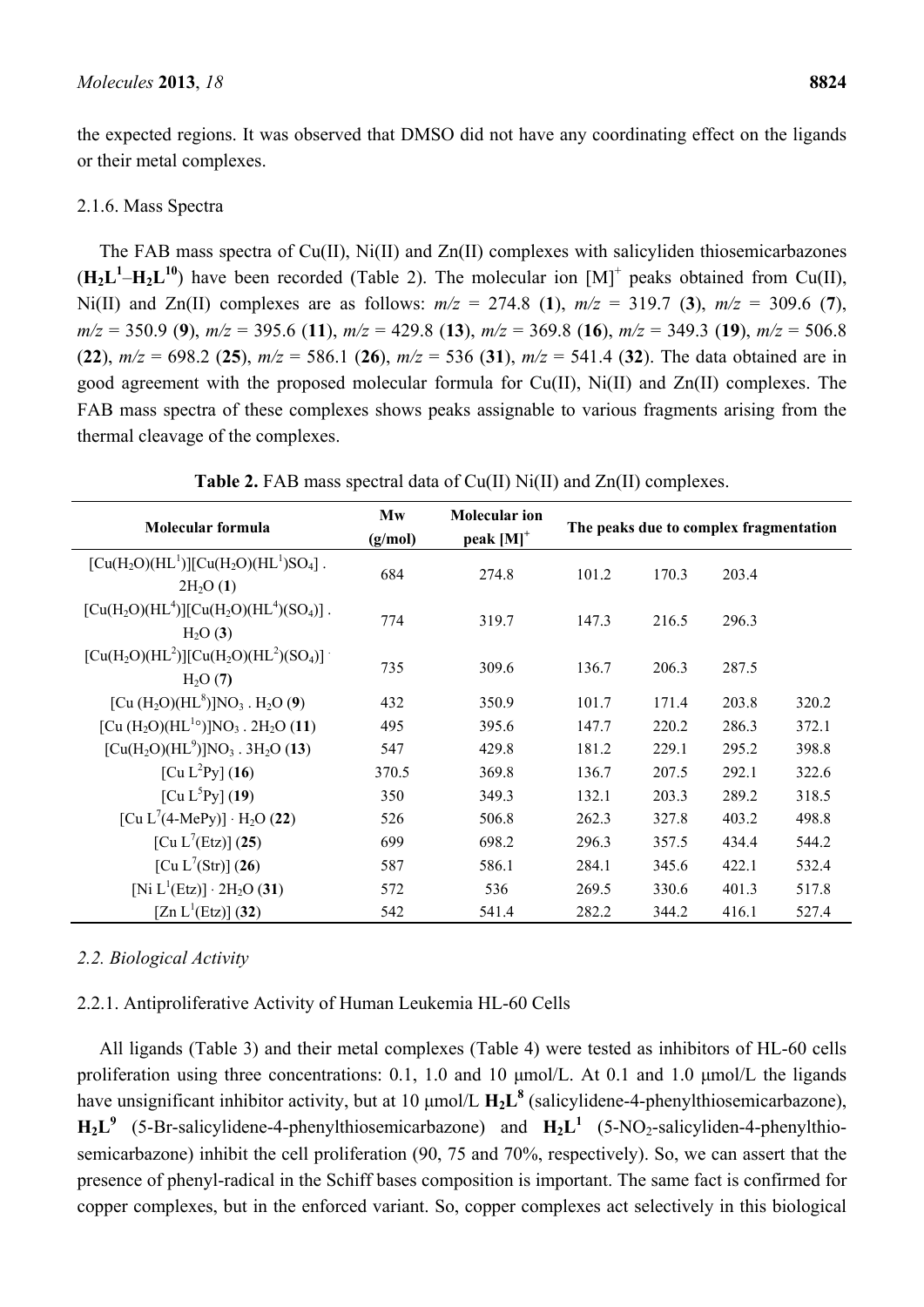process [23,42–44]. In fact, copper complexes, including inner sphere water and tridentate ONS ligands, are more active than those containing inner sphere amine, which blocked the metal active centre. Complexes **1–14** are thus better inhibitors of cell proliferation than complexes **15**–**30**.

If copper is capsulated with amine, the antiproliferative activity change in dependence of substituents R<sub>1</sub> and R<sub>2</sub> in the same series Y = H or Y = -C<sub>6</sub>H<sub>5</sub>. The following three examples illustrate our SAR results. If  $A = Py$ ,  $Y = H$  and  $R_1 = H$ , the antiproliferative activity varies (from 60% to 10%) depending on R<sub>2</sub>: H (15) > CH<sub>3</sub> (19) > Br (17) > Cl (16) > NO<sub>2</sub> (18). If Y = H, R<sub>1</sub> = R<sub>2</sub> = Br and A - is variable, the moderate influence of amine nature can be observed depending on the ability of amine(N)-copper bond force:  $25 > 28 > 26 = 27 = 29 > 23 = 24 > 21 > 22$ . If  $Y = H$ ,  $R_1 = R_2 = H$ ,  $A =$  ethazole and copper ion is replaced by nickel or zinc  $(31, 32)$ , the antiproliferative activity dramatically decreases.

**Table 3.** Schiff bases  $H_2L^1-H_2L^{10}$  and their antiproliferative activity on human leukemia (HL-60) cells at three concentrations.

| <b>Schiff base</b>   |                            | $(X)N-NH-C(S)-NH(Y)$ |          |            |                  | Inhibition of cell proliferation (%) |
|----------------------|----------------------------|----------------------|----------|------------|------------------|--------------------------------------|
|                      | X<br>$R_1$<br>HO.<br>$R_2$ |                      | Y        | $10 \mu M$ | $1 \mu M$        | $0.1 \mu M$                          |
|                      | $R_1$                      | $R_2$                |          |            |                  |                                      |
| $H_2L^1$             | H                          | H                    | H        | 20         | 10               | $\theta$                             |
| $H_2L^2$             | H                          | Cl                   | H        | $\theta$   | $\theta$         | $\theta$                             |
| $H_2L^3$             | H                          | Br                   | H        | 5          | $\boldsymbol{0}$ | 0                                    |
| $H_2L^4$             | H                          | NO <sub>2</sub>      | H        | $\Omega$   | $\boldsymbol{0}$ | $\boldsymbol{0}$                     |
| $H_2L^5$             | H                          | CH <sub>3</sub>      | H        | 5          | $\boldsymbol{0}$ | $\boldsymbol{0}$                     |
| $H_2L^6$             | Cl                         | Cl                   | H        | 10         | $\theta$         | $\theta$                             |
| $H_2L^7$             | Br                         | Br                   | H        | $\Omega$   | $\Omega$         | $\theta$                             |
| $H_2L^8$             | H                          | H                    | $C_6H_5$ | 90         | $\theta$         | $\mathbf{0}$                         |
| $H_2L^9$             | H                          | Br                   | $C_6H_5$ | 75         | $\boldsymbol{0}$ | $\mathbf{0}$                         |
| $\mathrm{H_2L}^{10}$ | H                          | NO <sub>2</sub>      | $C_6H_5$ | 70         | $\boldsymbol{0}$ | $\boldsymbol{0}$                     |

SEM  $\leq \pm 4\%$  of a single experiment in triplicate.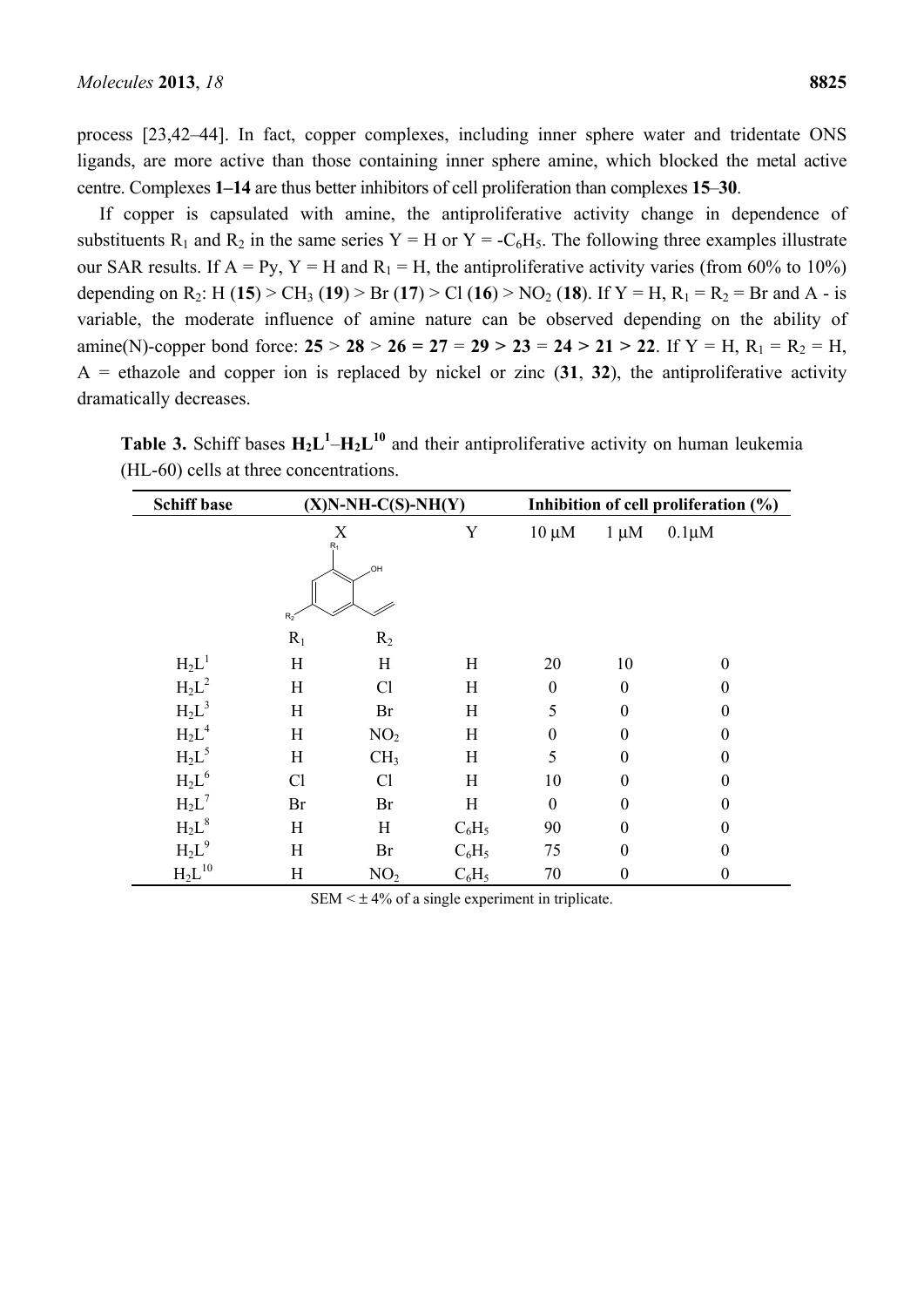|                      | Structural formula of copper |                 |              | Inhibition of cell |                                   |                  |                      | Structural formula of metal    | Inhibition of cell  |                 |                          |                        |                  |
|----------------------|------------------------------|-----------------|--------------|--------------------|-----------------------------------|------------------|----------------------|--------------------------------|---------------------|-----------------|--------------------------|------------------------|------------------|
|                      |                              | complex         |              |                    | proliferation $(\%)$ <sup>b</sup> |                  |                      |                                | $R_1$               | complexes       |                          | proliferation $(\%)^b$ |                  |
| Complex <sup>a</sup> | $R_1$<br>$H_2Q$<br>NHY       |                 |              | 10<br>$\mu$ M      | $\mathbf{1}$<br>$\mu$ M           | 0.1<br>$\mu$ M   | Complex <sup>a</sup> | R                              | $\Omega$<br>$N_{2}$ | 10<br>$\mu$ M   | 1<br>$\mu$ M             | 0.1<br>$\mu$ M         |                  |
|                      | $R_1$                        | $R_2$           | $\mathbf Y$  |                    |                                   |                  |                      | $R_1$                          | $R_2$               | A               |                          |                        |                  |
| $\mathbf{1}$         | $\, {\rm H}$                 | $\, {\rm H}$    | $\, {\rm H}$ | 98                 | 50                                | $\boldsymbol{0}$ | 15                   | H                              | $\rm H$             | Py              | $\overline{a}$           | 35                     | 10               |
| $\sqrt{2}$           | $\rm H$                      | $\rm H$         | $-C_6H_5$    | 100                | 90                                | $\boldsymbol{0}$ | 16                   | H                              | Cl                  | Py              | $\overline{\phantom{0}}$ | 25                     | 5                |
| $\overline{3}$       | $\mathbf H$                  | NO <sub>2</sub> | $\, {\rm H}$ | 90                 | 70                                | $\boldsymbol{0}$ | $17\,$               | $\rm H$                        | Br                  | Py              | $\overline{a}$           | 50                     | $\mathbf{0}$     |
| $\overline{4}$       | H                            | NO <sub>2</sub> | $-C_6H_5$    | 96                 | 78                                | $\boldsymbol{0}$ | $18\,$               | H                              | NO <sub>2</sub>     | Py              | $\overline{\phantom{0}}$ | 10                     | $\mathbf{0}$     |
| 5                    | $\rm H$                      | Br              | $\, {\rm H}$ | 95                 | 90                                | $\mathbf{0}$     | 19                   | H                              | CH <sub>3</sub>     | Py              | $\overline{a}$           | 55                     | $\overline{0}$   |
| 6                    | $\mathbf H$                  | Br              | $-C_6H_5$    | 90                 | 90                                | $\boldsymbol{0}$ | 20                   | Cl                             | Cl                  | Py              | $\overline{\phantom{a}}$ | 60                     | 10               |
| $\tau$               | $\, {\rm H}$                 | Cl              | $\mathbf H$  | 95                 | 95                                | $\boldsymbol{0}$ | 21                   | Br                             | Br                  | NH <sub>3</sub> | $\overline{\phantom{a}}$ | 25                     | $\mathbf{0}$     |
| 8                    | $\, {\rm H}$                 | $\, {\rm H}$    | $\, {\rm H}$ | 100                | 95                                | $\boldsymbol{0}$ | $22\,$               | Br                             | Br                  | 4-MePy          | $\overline{a}$           | 20                     | $\mathbf{0}$     |
| 9                    | $\, {\rm H}$                 | $\, {\rm H}$    | $-C_6H_5$    | 100                | 100                               | $\boldsymbol{0}$ | 23                   | Br                             | Br                  | 3-MePy          | $\overline{\phantom{0}}$ | 30                     | 15               |
| 10                   | $\, {\rm H}$                 | NO <sub>2</sub> | $\, {\rm H}$ | 100                | 90                                | $\mathbf{0}$     | 24                   | Br                             | Br                  | 2-MePy          | $\overline{a}$           | 30                     | 5                |
| 11                   | $\, {\rm H}$                 | NO <sub>2</sub> | $-C_6H_5$    | 100                | 90                                | $\boldsymbol{0}$ | 25                   | Br                             | Br                  | Ethazole        | $\overline{a}$           | 60                     | 15               |
| 12                   | $\, {\rm H}$                 | Br              | $\, {\rm H}$ | 98                 | 95                                | $\boldsymbol{0}$ | 26                   | Br                             | Br                  | Streptocide     | 65                       | 40                     | 5                |
| 13                   | $\, {\rm H}$                 | $\rm Br$        | $C_6H_5$     | 100                | 80                                | $\boldsymbol{0}$ | $27\,$               | <b>Br</b>                      | Br                  | Sulfocile       | 65                       | 40                     | 5                |
| 14                   | $\mathbf H$                  | Cl              | H            | 100                | 90                                | $\overline{0}$   | 28                   | Br                             | Br                  | Norsulfosole    | 65                       | 55                     | 5                |
|                      |                              |                 |              |                    |                                   |                  | 29                   | Br<br>Br                       |                     | Sulfadimizine   | 65                       | 40                     | 5                |
| DOX                  |                              |                 |              | 100                | 100                               | 30               | 30                   | $\rm H$<br>$\rm H$<br>Ethazole |                     | 60              | 65                       | $\mathbf{0}$           |                  |
|                      |                              |                 |              |                    |                                   |                  | 31                   | $\rm H$                        | $\rm H$             | Ethazole        | 5                        | 5                      | 5                |
|                      |                              |                 |              |                    |                                   |                  | 32                   | $\rm H$                        | $\, {\rm H}$        | Ethazole        | 10                       | 5                      | $\boldsymbol{0}$ |

**Table 4.** Antiproliferative activity of complexes **1**–**32** on human leukemia (HL-60) cells at three concentrations.

<sup>a</sup> The molecular formula of complexes are reported in Table 1. <sup>b</sup> SEM  $\leq \pm 4\%$  of a single experiment in triplicate. DOX = Doxorubicine.

#### 2.2.2. Antibacterial Activity

Experimental results obtained from the study of antimicrobial activity (Table 5) demonstrate that compounds **21**–**25** and **30** display bacteriostatic and bactericide activity in the concentration range 0.03-4000 µg/mL towards both Gram-positive as well as Gram-negative bacteria. In comparison, the antimicrobial data characteristic for *furacillinum* used in medical practice are given. The antimicrobial activity displayed by the above mentioned compounds is 32–260 times higher towards staphylococcus and streptococcus than *furacillinum* and exceeds by 2–260 times her bacteriostatic activity towards the majority of Gram-negative bacteria. The minimum inhibitory concentration (MIC) and minimum bactericide concentration (MBC) are influenced by the nature of thiosemicarbazone and amine of the inner sphere of the coordination compound.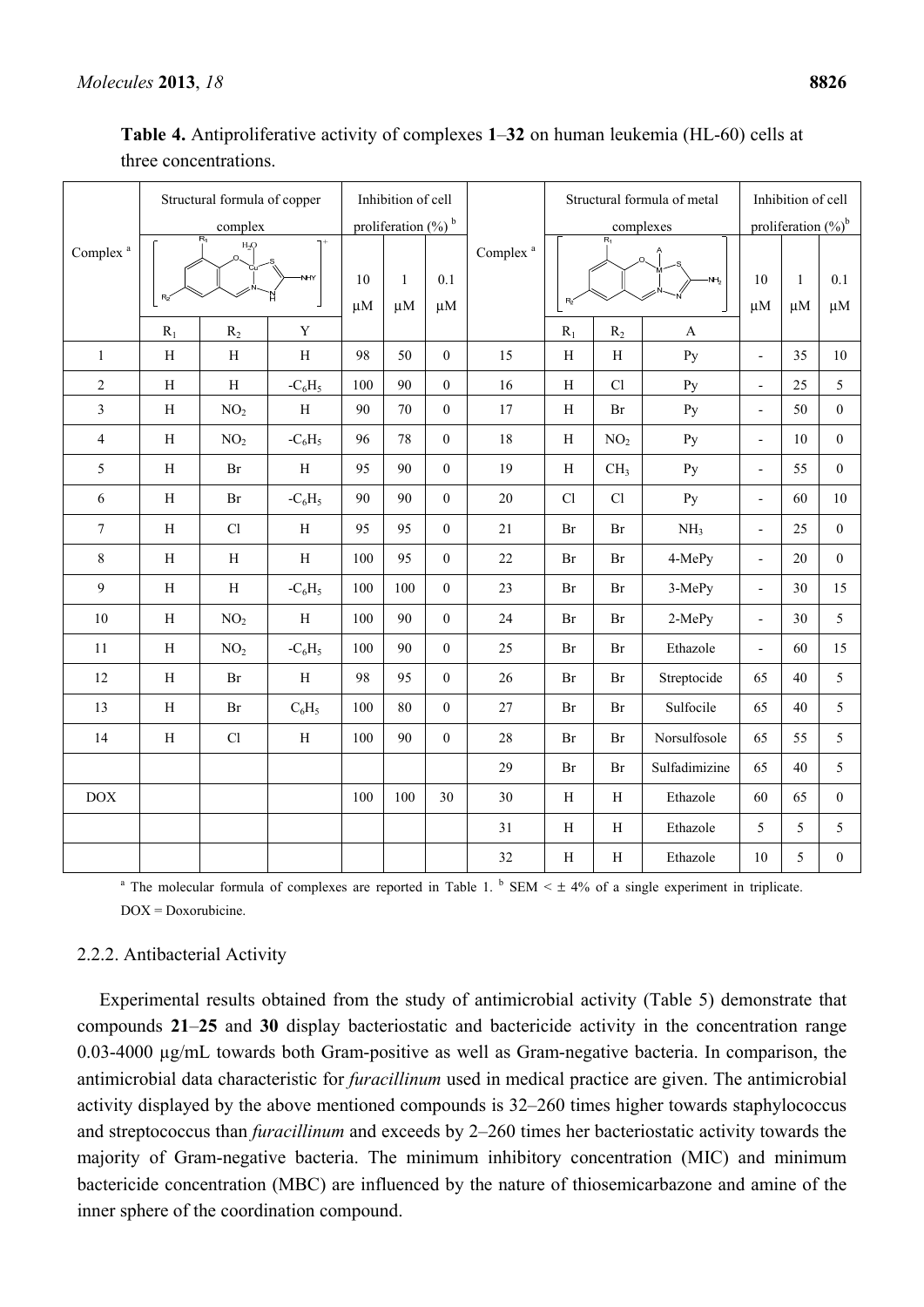The data concerning the study of antimycotic properties of compounds **22**–**24** show that they also display selective bacteriostatic and bactericide activity in the concentration range 9.3–600 μg/mL towards investigated fungi stems. In order to make a comparison, we also added data regarding the activity of nystatine, a compound used in medicine at mycoses treatment. The results show that the synthesized substances have antimycotic activity against most fungi, higher than nystatine activity. Aspergillus fumigatus is an exception, being less sensible towards mentioned substances. The toxicity (LD50) of complexes **24** and **30** (some of the most active in this group of substances) is 1,420 mg/kg and 4,250 mg/kg so it is 8.6–25.5 times lower than that of furacillinum (LD<sub>50</sub> = 166.7 mg/kg).

**Table 5.** Antimicrobial or antifungal activity (MIC  $\mathrm{^{a}/MBC}$  b) ( $\mu$ g/mL) of some copper complexes.

|                         | <b>Stem</b> |            |                |                |                |                | Complexes <sup>c</sup> |                |                |                          |
|-------------------------|-------------|------------|----------------|----------------|----------------|----------------|------------------------|----------------|----------------|--------------------------|
|                         |             |            | 21             | 22             | 23             | 24             | 25                     | 30             | Furacillinum   | <b>Nystatin</b>          |
|                         | Wood-46     | <b>MIC</b> | 0.29           | 0.145          | 0.145          | 0.29           | 0.06                   | 0.03           | 9.35           |                          |
|                         |             | <b>MBC</b> | 0.29           | 0.145          | 0.145          | 0.29           | 0.06                   | 0.03           | 9.35           |                          |
| Staphylococcus          | Smith       | <b>MIC</b> | 0.29           | 0.145          | 0.29           | 0.29           |                        |                | 9.35           |                          |
| aureus                  |             | <b>MBC</b> | 0.58           | 0.29           | 0.29           | 0.58           | $\blacksquare$         |                | 9.35           | $\overline{\phantom{a}}$ |
|                         | 209-P       | <b>MIC</b> | 0.58           | 0.29           | 0.29           | 0.29           | 0.06                   | 0.03           | 18.7           |                          |
|                         |             | <b>MBC</b> | 0.58           | 1.16           | 1.16           | 0.58           | 0.06                   | 0.03           | 18.7           |                          |
| Staphylococcus          |             | <b>MIC</b> | 0.29           | 0.29           | 0.145          | 0.29           | 0.12                   | 0.03           | 9.35           | $\sim$                   |
| saprophyticus           |             | <b>MBC</b> | 0.29           | 0.58           | 0.145          | 0.29           | 0.24                   | 0.06           | 18.7           |                          |
| Streptococcus(group A)  |             | <b>MIC</b> | 0.036          | 0.009          | 1.16           | 0.29           | 0.12                   | 0.06           | $\blacksquare$ | $\blacksquare$           |
|                         |             | <b>MBC</b> | 0.072          | 0.036          | 2.33           | 0.58           | 0.24                   | 0.06           |                | $\blacksquare$           |
| Enterococcus faecalis   |             | <b>MIC</b> |                | $\blacksquare$ | $\overline{a}$ | $\blacksquare$ | 0.06                   | 0.03           | 37.5           |                          |
|                         |             | <b>MBC</b> |                |                | $\blacksquare$ |                | 0.06                   | 0.097          | 37.5           |                          |
| Escherichia coli, O-111 |             | <b>MIC</b> | 1.16           | 9.35           | 18.7           | 4.67           | 15.6                   | 15.6           | 18.7           |                          |
|                         |             | <b>MBC</b> | 37.5           | 9.35           | 18.7           | 9.35           | 31.2                   | 15.6           | 37.5           |                          |
| Salmonella typhimurium  |             | MIC        | 2.33           | 4.67           | 4.67           | 0.29           | 1.95                   | 7.8            | 75             | $\overline{\phantom{a}}$ |
|                         |             | <b>MBC</b> | 9.35           | 4.67           | 1000           | 75             | 62.5                   | 31.2           | 150            | $\blacksquare$           |
| Salmonella enteritidis  |             | <b>MIC</b> | 2.33           | 9.35           | 4.67           | 1.16           | $\blacksquare$         |                | 9.35           |                          |
|                         |             | <b>MBC</b> | 600            | 9.35           | 2000           | 300            |                        |                | 9.35           |                          |
| Klebsiella pneumoniae   |             | <b>MIC</b> | 0.58           | 1.16           | 0.29           | 0.29           | 1.95                   | 7.8            | $>300$         | $\blacksquare$           |
|                         |             | <b>MBC</b> | 600            | 300            | 400            | 300            | 62.5                   | 15.6           | $>300$         |                          |
| Pseudomonas aeruginosa  |             | <b>MIC</b> | 2000           | 1000           | 2000           | >4000          | 1000                   | 250            | $>300$         | $\blacksquare$           |
|                         |             | <b>MBC</b> | >4000          | 1000           | 4000           | >4000          | >400                   | 250            | $>300$         |                          |
|                         |             |            |                |                |                |                | $\mathbf{0}$           |                |                |                          |
| Proteus vulgaris        |             | <b>MIC</b> | 0.29           | 1000           | 1.16           | 1.16           | 0.49                   | 7.8            | 150            | $\blacksquare$           |
|                         |             | <b>MBC</b> | 2000           | >4000          | 4000           | 150            | 7.8                    | 15.6           | 300            | $\blacksquare$           |
| Proteus mirabilis       |             | <b>MIC</b> | 2.33           | 1000           | 9.35           | 1.16           | $\blacksquare$         | $\overline{a}$ | 150            | $\blacksquare$           |
|                         |             | <b>MBC</b> | 1000           | >4000          | >4000          | >4000          | $\blacksquare$         | $\blacksquare$ | 300            |                          |
| Aspergillus niger       |             | MIC        | $\overline{a}$ | 150            | 9.3            | 18.7           | $\blacksquare$         | $\blacksquare$ | $\overline{a}$ | 240                      |
|                         |             | <b>MBC</b> | $\overline{a}$ | 150            | 9.3            | 18.7           |                        |                |                | 240                      |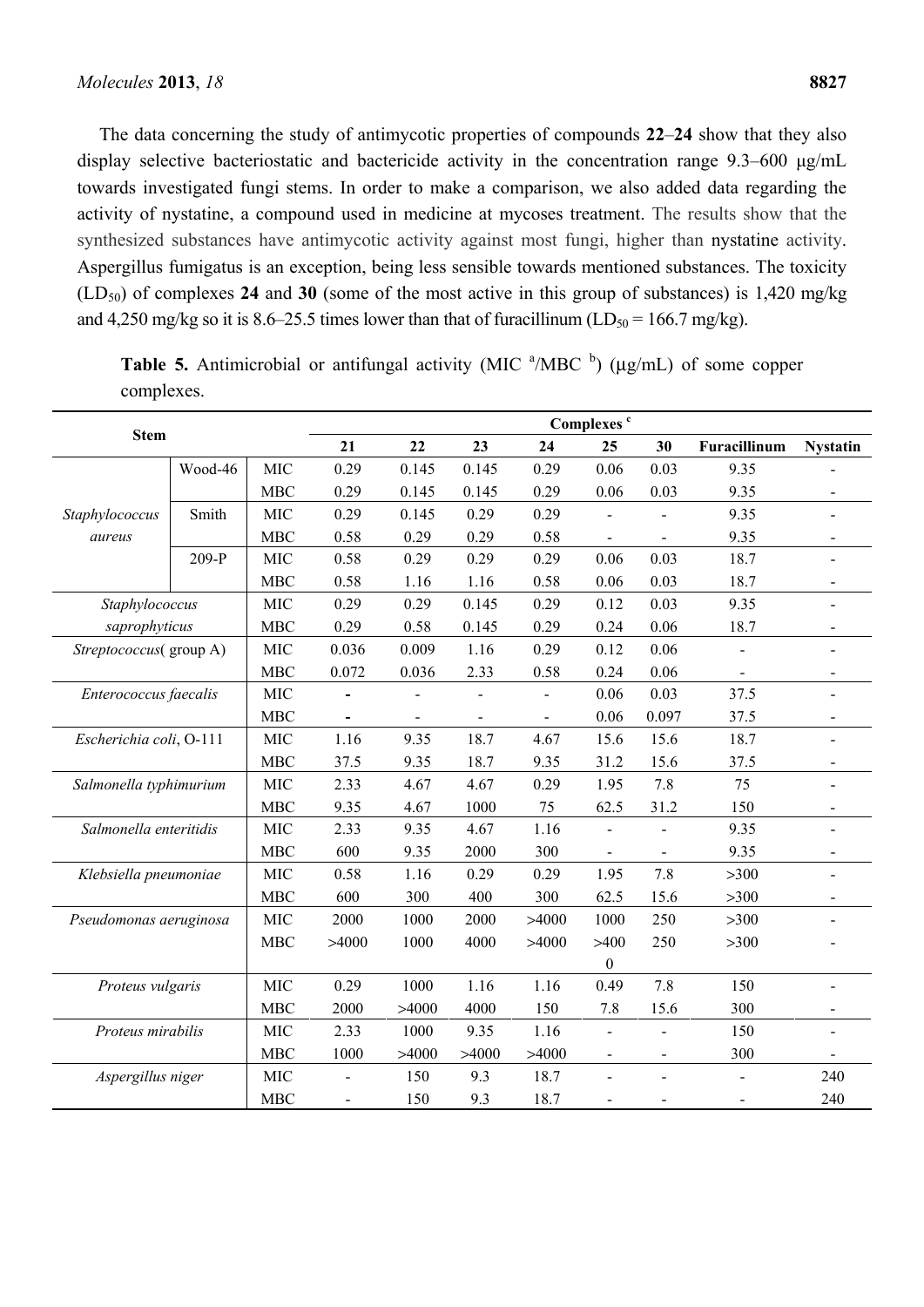|                       |            | Complexes <sup>c</sup>   |      |      |      |                          |      |                          |                 |  |  |  |
|-----------------------|------------|--------------------------|------|------|------|--------------------------|------|--------------------------|-----------------|--|--|--|
| <b>Stem</b>           |            | 21                       | 22   | 23   | 24   | 25                       | 30   | Furacillinum             | <b>Nystatin</b> |  |  |  |
| Aspergillus fumigatus | MIC        | -                        | 300  | 300  | 300  |                          |      |                          | 240             |  |  |  |
|                       | <b>MBC</b> | $\overline{\phantom{a}}$ | 300  | 300  | 300  | $\overline{\phantom{a}}$ |      | $\blacksquare$           | 240             |  |  |  |
| Candida albicans      | <b>MIC</b> | $\overline{\phantom{0}}$ | 37.5 | 37.5 | 37.5 | -                        |      | $\overline{\phantom{0}}$ | 80              |  |  |  |
|                       | <b>MBC</b> | -                        | 37.5 | 37.5 | 37.5 | $\overline{\phantom{a}}$ |      | $\blacksquare$           | 80              |  |  |  |
| Penicillium           | <b>MIC</b> |                          | 18.7 | 37.5 | 37.5 | $\overline{\phantom{0}}$ |      | $\overline{\phantom{a}}$ | 80              |  |  |  |
|                       | <b>MBC</b> |                          | 18.7 | 37.5 | 37.5 | $\overline{\phantom{a}}$ |      | $\blacksquare$           | 80              |  |  |  |
| $LD_{50}$ , mg/kg     |            |                          |      |      | 1420 | $\overline{\phantom{a}}$ | 4250 | 166.7                    |                 |  |  |  |

**Table 5.** *Cont.* 

 $^{\circ}$  MIC – minimum inhibitory concentration.  $^{\circ}$  MBC – minimum bactericide concentration.  $^{\circ}$  The molecular formula of complexes are reported in Table 1.

#### **3. Experimental**

#### *3.1. Chemistry*

All commercially available reagents and chemicals were of analytical- or reagent-grade purity and used as received. <sup>1</sup>H-NMR and <sup>13</sup>C-NMR spectra were recorded at room temperature on a Bruker DRX 400 spectrometer in DMSO- $d_6$ , using TMS as the internal standard. IR spectra were recorded on a Specord-M80 spectrophotometer in the 4000–400  $cm^{-1}$  region using KBr pellets. The chemical elemental analysis for the determination of C, H, N and Br was done the Carlo-Erba LA-118 microdosimeter. Metal ions were determined following the method described by G. Schwarenbach and H. Flaschka [45]. The complexes were studied by thermogravimetry (TG), in a current of air, with a sample heating rate of 1 °C/min, using a SETARAM 92-1600 thermo-balance. Magnetic measurements were carried out on solid complexes using the Gouy's method [39].

X-ray diffraction analysis of compound **5** was carried out on a Nonius KappaCCD diffractometer (MoK<sub>a</sub> radiation,  $\lambda = 0.71069$  Å) at room temperature. The structures of complex 5 was solved by the direct method using SHELXS-86 [46] and SIR-97 [47] software and refined by least squares in the anisotropic approximation for nonhydrogen atoms (CRYSTALS) [48]. The hydrogen atoms were refined isotropically. In complex **5**, all hydrogen atoms were included in the refinement in geometrically calculated positions (except for water molecules in which hydrogen atoms were not located). The C–H and N–H bond lengths varied in the 0.93–0.98 and 0.86–0.89 Å ranges, respectively. The thermal factors  $U_H$  were taken to be 1.2–1.5 times as high as the  $U_{eq}$  values of the carbon and nitrogen atoms.

# 3.1.1. General Procedures for the Synthesis of the Schiff Bases  $H_2L^1-H_2L^{10}$

A hot solution of salicylaldehyde (10 mmol) in ethanol (20 mL, 50  $^{\circ}$ C) was added to a magnetically stirred solution of H<sub>2</sub>N-NH-C(S)-NH(Y) (10 mmol), where  $Y = H$ , in warm ethanol (20 mL). The mixture was refluxed for 1–2 h. The resulting precipitate was filtered, washed with cold ethanol, then with diethyl ether, and dried under vacuum. Crystallization from ethanol gave  $H_2L^1$ . The same method was applied for the synthesis of  $H_2L^2 - H_2L^{10}$  by using 2-hydroxybenzaldehyde and its derivatives (X) with thiosemicarbazide or 4-phenylthiosemicarbazide.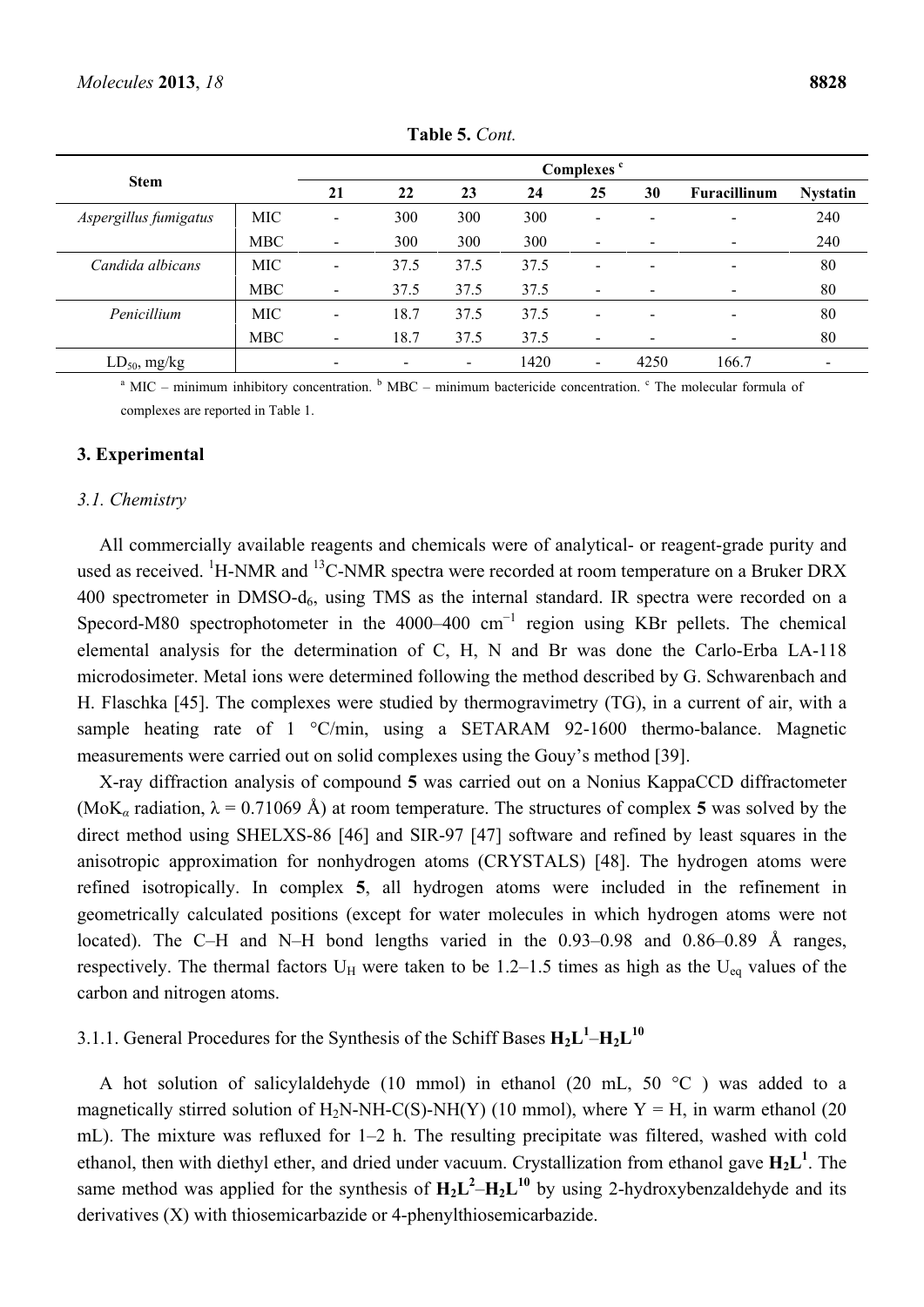*Salicylidene thiosemicarbazone*  $(H_2L^1)$ . Yield: 75%. Anal. Calc. (%) for  $C_8H_9N_3OS$  (195 g/mol): C, 49.23; H, 4.61; N, 21.53; S, 16.41. Found: C, 49.40; H, 4.52; N, 21.35; S,16.28. IR (cm<sup>−</sup><sup>1</sup> , KBr): 3600 (m, OH), 3058 (m, NH), 1560 (s, C=S), 1586 (w, C=N), 1535 (m, NNH), 822 (m, C=S). <sup>1</sup>H-NMR (DMSO-d6, δ, ppm): 11.39 (s, 1H, NNH); 9.88 (s, 1H, OH); 8.37 (s, 1H, HC=N); 7.93, 7.91 (2s, 1H+1H, NH<sub>2</sub>); 8.20, 7.21, 6.85, 6.80 (m, 4H, benzene). <sup>13</sup>C-NMR (DMSO-d<sub>6</sub>,  $\delta$ , ppm): 177.6 (C=S); 156.4 (HC=N); 139.6 (C-OH); 116.0, 131.1 120.4, 126.7, 118.9 (benzene).

5-*Chlorosalicylidene thiosemicarbazone*  $(H_2L^2)$ . Yield: 70%. Anal. Calc. (%) for C<sub>8</sub>H<sub>8</sub>ClN<sub>3</sub>OS (229.5 g/mol): C, 41.83; H, 3.48; N, 18.30; S, 13.94. Found: C, 42.26; H, 3.34; N, 18.15; S, 13.79. IR (cm<sup>−</sup><sup>1</sup> , KBr): 3600 (m, OH), 3058 (m, NH), 1565 (s, C=S), 1585 (w, C=N), 1535 (m, NNH), 820 (m, C=S). <sup>1</sup>H-NMR (DMSO-d<sub>6</sub>,  $\delta$ , ppm): 11.44 (s, 1H, NNH); 10.21 (s, 1H, OH); 8.30 (s, 1H, HC=N); 8.16, 8.11 (2s, 1H+1H, NH<sub>2</sub>); 8.10, 7.21, 6.86, (m, 3H, benzene). <sup>13</sup>C-NMR (DMSO-d<sub>6</sub>,  $\delta$ , ppm): 177.8 (C=S); 155.1 (HC=N); 137.7 (C-OH); 117.7, 132.6, 130.4, 122.4, 123.5, 126.5 (benzene).

5-*Bromosalicylidene thiosemicarbazone*  $(H_2L^3)$ . Yield: 71%. Anal. Calc. (%) for C<sub>8</sub>H<sub>8</sub> BrN<sub>3</sub>OS (274 g/mol): C, 35.03; H, 2.91; N, 15.32; Br, 29.19; S, 11.67. Found: C, 34.89; H, 2.78; N, 15.25; Br, 28.91; S, 11.45. IR (cm<sup>-1</sup>, KBr): 3600 (m, OH), 3055 (m, NH), 1562 (s, C=S), 1584 (w, C=N), 1535 (m, NNH), 823 (m, C=S). <sup>1</sup>H-NMR (DMSO-d<sub>6</sub>, δ, ppm): 11.42 (s, 1H, NNH); 10.23 (s, 1H, OH); 8.29 (s, 1H, HC=N); 8.21, 8.17 (2s, 1H+1H, NH2); 8.21, 7.32, 6.81 (m, 3H, benzene). 13C-NMR (DMSO $d<sub>6</sub>$ , δ, ppm): 177.8 (C=S); 155.6 (HC=N); 137.2 (C-OH); 118.2, 133.2, 111.2, 128.3, 122.9 (benzene).

5-*Nitrosalicylidene thiosemicarbazone*  $(H_2L^4)$ . Yield: 62%. Anal. Calc. (%) for C<sub>8</sub>H<sub>8</sub>N<sub>4</sub>O<sub>3</sub>S (240 g/mol): C, 40.00; H, 3.33; N, 23.33; S, 13.33. Found: C, 40.46; H, 3.12; N, 23.16; S, 13.10. IR (cm<sup>−</sup><sup>1</sup> , KBr): 3600 (m, OH), 3058 (m, NH), 1559 (s, C=S), 1586 (w, C=N), 1535 (m, NNH), 821 (m, C=S). <sup>1</sup>H-NMR (DMSO-d<sub>6</sub>,  $\delta$ , ppm): 11.53 (s, 1H, NNH); 11.55 (s, 1H, OH); 8.37 (s, 1H, HC=N; 8.29, 8.24 (2s 1H+1H, NH<sub>2</sub>); 8.86, 78.11, 7.04 (m, 3H, benzene). <sup>13</sup>C-NMR (DMSO-d<sub>6</sub>,  $\delta$ , ppm): 178.0 (C=S); 161.9 (HC=N); 136.8 (C-OH); 116.5, 126.3, 140.3, 122.2, 121.4 (benzene).

5-*Methylsalicylidene thiosemicarbazone* ( $H_2L^5$ ). Yield: 68%. Anal. Calc. (%) for C<sub>9</sub>H<sub>11</sub>N<sub>3</sub>OS (209 g/mol): C, 51.67; H, 5.26; N, 20.09; S, 15.31. Found: C, 52.02; H, 5.00; N, 19.83; S, 15.04. IR (cm<sup>−</sup><sup>1</sup> , KBr): 3600 (m, OH), 3058 (m, NH), 1558 (s, C=S), 1583 (w, C=N), 1535 (m, NNH), 824 (m, C=S). <sup>1</sup>H-NMR (DMSO-d<sub>6,,</sub>  $\delta$ , ppm): 11.50 (s, 1H, NNH); 9.85 (s, 1H, OH); 8.31 (s, 1H, HC=N); 8.02, 8.07 (2s 1H+1H, NH<sub>2</sub>); 7.22, 6.85, 6.62 (m, 3H, benzene); 2.30 (s, 3H, CH<sub>3</sub>). <sup>13</sup>C-NMR (DMSO-d<sub>6</sub>,  $\delta$ , ppm): 178.2 (C=S); 153.4 (HC=N); 140.3 (C-OH); 116.0, 133.4, 130.8, 130.5, 118.0 (benzene); 20.9  $(CH<sub>3</sub>)$ .

3,5-Dichlorosalicylidene thiosemicarbazone  $(H_2L^6)$ . Yield: 75%. Anal. Calc. (%) for C<sub>8</sub>H<sub>7</sub> Cl<sub>2</sub>N<sub>3</sub>OS (264 g/mol): C, 36.36; H, 2.65; N, 15.90; Cl, 26.89; S, 12.12. Found: C, 36.53; H, 2.48; N, 15.73; Cl, 26.57; S, 11.98. IR (cm<sup>-1</sup>, KBr): 3600 (m, OH), 3058 (m, NH), 1558 (s, C=S), 1587 (w, C=N), 1535 (m, NNH), 822 (m, C=S). <sup>1</sup>H-NMR (DMSO-d<sub>6</sub>,  $\delta$ , ppm): 11.48 (s, 1H, NNH); 10.3 (s, 1H, OH); 8.35 (s, 1H, HC=N); 7.98, 7.93 (2s 1H+1H, NH<sub>2</sub>); 7.28, 7.13, (m, 2H, benzene). <sup>13</sup>C-NMR (DMSO-d<sub>6</sub>,  $\delta$ , ppm): 177.9 (C=S); 154.0 (HC=N); 140.5 (C-OH); 123.0, 133.1, 126.9, 127.1, 121.5 (benzene).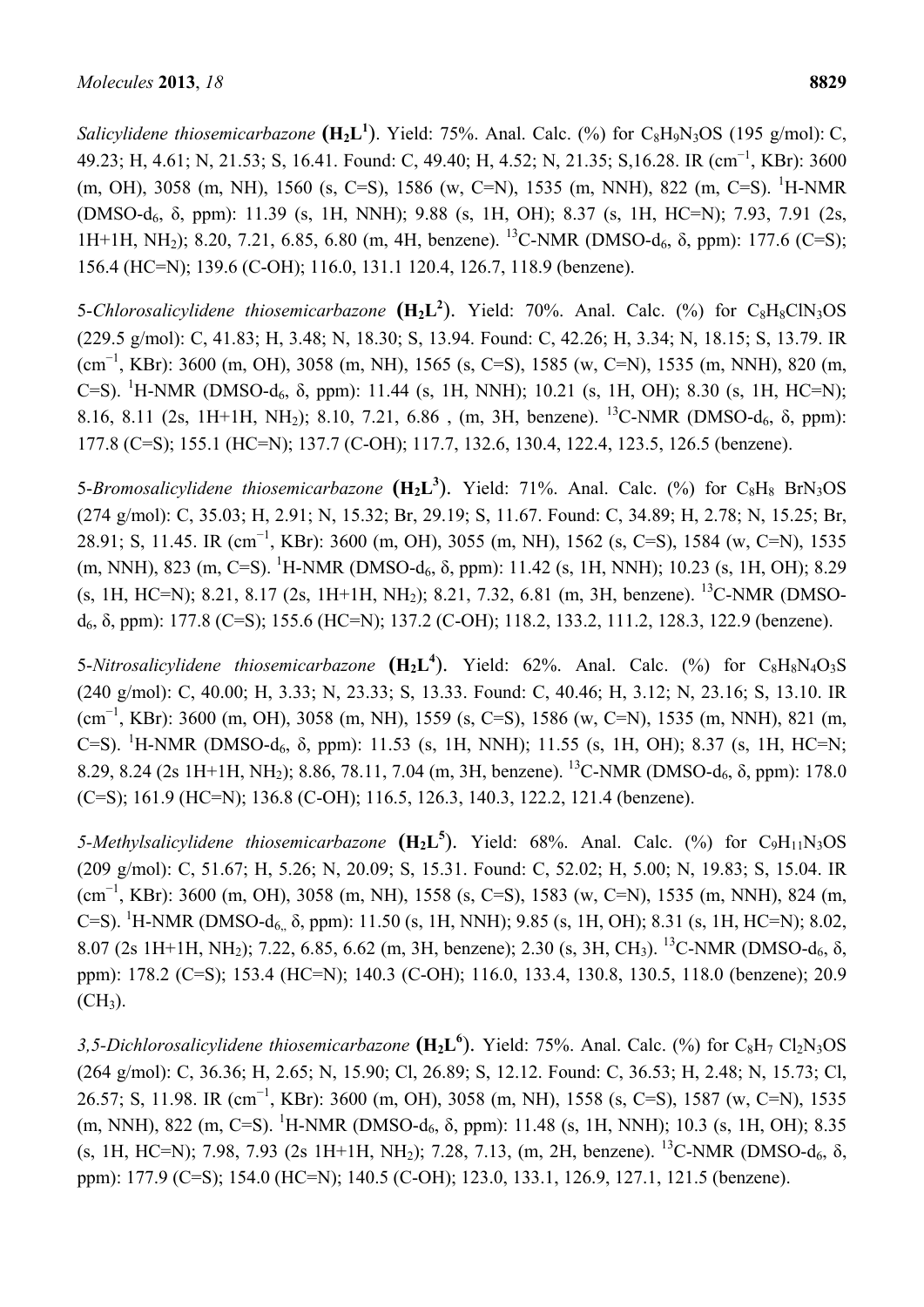3,5-Dibromosalicylidene thiosemicarbazone ( $H_2L^7$ ). Yield: 72%. Anal. Calc. (%) for C<sub>8</sub>H<sub>7</sub>Br<sub>2</sub>N<sub>3</sub>OS (353 g/mol): C, 27.19; H, 1.98; N, 11.89; Br, 45.32; S, 9.06. Found: C, 27.40; H, 1.78; N, 11.68; Br, 45.03; S, 8.83. IR (cm<sup>−</sup><sup>1</sup> , KBr): 3650 (m, OH), 3058 (m, NH), 1560 (s, C=S), 1586 (w, C=N), 1535 (m, NNH), 819 (m, C=S). <sup>1</sup>H-NMR (DMSO-d<sub>6</sub>, δ, ppm): 11.45 (s, 1H, NNH); 10.55 (s, 1H, OH); 8.29 (s, 1H, HC=N); 8.10, 8.01 (2s, 2H, NH<sub>2</sub>); 8.20, 7.56 (d, 2H, benzene). <sup>13</sup>C-NMR (DMSO-d<sub>6</sub>, δ, ppm): 178.5 (C=S); 155.4 (HC=N); 150.2 (C-OH); 118.1, 137.5, 111.2, 130.8, 123.0 (benzene).

Salicylidene-4-phenylnthiosemicarbazone **(H<sub>2</sub>L<sup>8</sup>)**. Yield: 58%. Anal. Calc. (%) for C<sub>14</sub>H<sub>13</sub>N<sub>3</sub>OS (271 g/mol): C, 61.99; H, 4.79; N, 15.49, S, 11.80. Found: C, 62.27; H, 4.58; N, 15.28; S, 11.73. IR (cm<sup>−</sup><sup>1</sup> , KBr): 3600 (m, OH), 3060 (m, NH), 1565 (s, C=S), 1586 (w, C=N), 1535 (m, NNH), 823 (m, C=S). <sup>1</sup>H-NMR (DMSO-d<sub>6</sub>,  $\delta$ , ppm): 11.78 (s, 1H, NNH); 9.98 (s, 1H, OH); 8.50 (s, 1H, HC=N); 10.06 (1s 1H, NH-C6H5); 8.10, 7.22, 6.90, 6.88 (m, 4H, benzene-OH); 7.38, 7.34, 7.34, 7.25, 7.25 (m, 5H-benzene-NH). <sup>13</sup>C-NMR (DMSO-d<sub>6</sub>, δ, ppm): 177.2 (C=S); 157.1 (HC=N); 140.5 (C-OH); 116.5, 131.8, 120.7, 128.5, 118.4 (benzene-OH); 139.6 (C-NH); 127.5, 127.5, 126.1, 126.1, 127.7 (benzene-NH).

*5-Bromosalicylidene-4-phenylthiosemicarbazone* **(H2L9** ). Yield: 70%. Anal. Calc. (%) for C14H12BrN3OS (350 g/mol): C, 48.00; H, 3.42; N, 12.00; Br, 22.85; S, 9.14. Found: C, 48.39; H, 3.25; N, 11.80; Br, 22.63; S, 9.00. IR (cm<sup>-1</sup>, KBr): 3600 (m, OH), 3060 (m, NH), 1565 (s, C=S), 1586 (w, C=N), 1535 (m, NNH), 822 (m, C=S). <sup>1</sup>H-NMR (DMSO-d<sub>6</sub>, δ, ppm): 11.82 (s, 1H, NNH); 10.32 (s, 1H, OH); 8.42 (s, 1H, HC=N); 10.20 (1s 1H, NH-C6H5); 8.35, 7.35, 6.85 (m, 3H, benzene-OH); 7.38, 7.39, 7.52, 7.51, 7.24 (m, 5H-benzene-NH). 13C-NMR (DMSO-d6, δ, ppm): 176.6 (C=S); 156.2 (HC=N); 139.7 (C-OH); 118.6, 138.4, 111.6, 133.9, 123.2 (benzene-OH); 139.4 (C-NH); 128.5, 128.5, 126.9, 126.9, 125.9 (benzene-NH).

5-*Nitrosalicylidene-4-phenylthiosemicarbazone* ( $H_2L^{10}$ ). Yield: 76%. Anal. Calc. (%) for C<sub>14</sub>H<sub>12</sub>N<sub>4</sub>O<sub>3</sub>S (316 g/mol): C, 53.16; H, 3.79; N, 17.72; S, 10.12. Found: C, 53.34; H, 3.57; N, 17.58; S, 9.97. IR (cm<sup>−</sup><sup>1</sup> , KBr): 3600 (m, OH), 3060 (m, NH), 1565 (s, C=S), 1586 (w, C=N), 1535 (m, NNH), 822 (m, C=S). <sup>1</sup>H-NMR (DMSO-d<sub>6</sub>,  $\delta$ , ppm): 11.91 (s, 1H, NNH); 11.67 (s, 1H, OH); 8.49 (s, 1H, HC=N); 10.35 (1s 1H, NH-C6H5); 8.98, 8.15, 7.06 (m, 3H, benzene-OH); 7.37, 7.39, 7.31, 7.52, 7.21 (m, 5H-benzene-NH). <sup>13</sup>C-NMR (DMSO-d<sub>6</sub>, δ, ppm): 176.6 (C=S); 156.2 (HC=N); 139.7 (C-OH); 118.6, 138.4, 111.6, 133.9, 123.2 (benzene-OH); 139.4 (C-NH); 128.5, 128.5, 126.9, 126.9, 125.9 (benzene-NH).

# 3.1.2. General Procedure for the Preparation of Complexes **1**–**32**

*Synthesis of compound* **1**. 30 mL of ethanolic solution, which contains 10 mmol of salicyliden thiosemicarbazone is mixed with 10 mmol of CuSO4·5H2O, dissolved in 20 mL of distilled water. The reaction mixture is heated (50–55 °C) and stirred continuously for 1.5 h. The green colored solid, which separated on cooling, was filtered, washed with ethanol, diethyl ether and dried in air. Method for the synthesis of compound **1** is similar to that of work [26] but were modified working conditions. *Synthesis of Compounds* **2**–**14**. This compounds have been synthesized according to the above described procedure, using CuSO<sub>4</sub>·5H<sub>2</sub>O or Cu(NO<sub>3</sub>)<sub>2</sub>·3H<sub>2</sub>O and salicyliden thiosemicarbazone, 5-chloro-, 5-bromo-, 5-nitro- salicyliden thiosemicarbazones or 5-bromo-, 5-nitro-salicyliden-4 phenylthiosemicarbazones, in 1:1 molar ratio.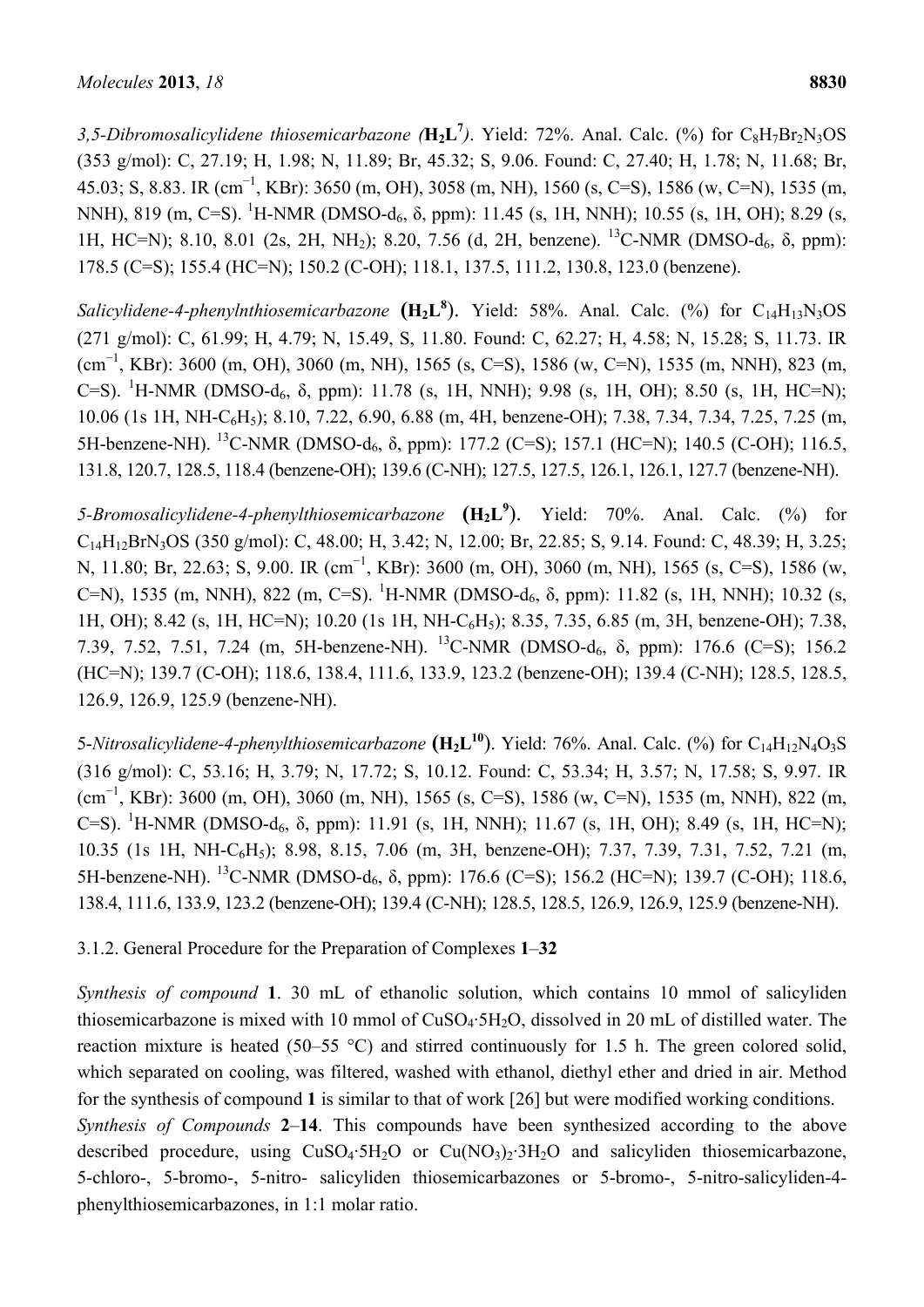*Synthesis of Compound* **15**. To CuCl<sub>2</sub>·2H<sub>2</sub>O (10 mmol) dissolved in 20 mL ethanol was added salicyliden thiosemicarbazone (10 mmol) dissolved in 15 mL hot ethanol.The mixture was stirred continuously (1 h) and then pyridine alcoholic solution is added till pH=7.5–8. The dark green microcrystals was filtered, washed with ethanol, diethyl ether and dried in air.

*Synthesis of Compound* **16**–**32***.* This compounds have been synthesized according to the above described procedure, using as initial substances CuCl<sub>2</sub>·2H<sub>2</sub>O, thiosemicarbazones  $H_2L^{2-7}$  and ethanolic solution of pyridine, 2-, 3-, 4-picoline, streptocide (Str), sulphacil (Sfc), norsulphazol (Nor), ethazol (Etz) or sulphadimezine (Sdm), in 1:1:1 molar ratio. The elemental analysis confirms the molecular formula. The physical and analytical data are presented in Table 1.

# *3.2. Cytotoxicity Assay*

## 3.2.1. Preparation of Test Solutions

Stock solutions of the investigated compounds  $(H_2L^1-H_2L^{10})$  and copper complexes 1–30 were prepared in dimethylsulfoxide (DMSO) at a concentration of 10 mM and diluted with nutrient medium to various working concentrations. DMSO was used instead of ethanol due to solubility problems.

#### 3.2.2. Cell Culture

Human promyelocytic leukemia cells HL-60 (ATCC, Rockville, MD, USA) were routinely grown in suspension in 90% RPMI-1640 (Sigma, Saint Louis, USA) containing *L*-glutamine (2 nM), antibiotics (100 IU penicillin/mL, 100  $\mu$ g streptomycin/mL) and supplemented with 10% (v/v) foetal bovine serum (FBS), in a 5%  $CO<sub>2</sub>$  humidified atmosphere at 37 °C. Cells were currently maintained in continuous exponential growth with twice a week dilution of the cells in culture medium [9].

## 3.2.3. Cell Proliferation Assay

The cell proliferation assay was performed using 3-(4,5-dimethylthiazol-2-yl)-5-(3 carboxymethoxyphenyl)2-(4-sulfophenyl)-2H-tetrazolium (MTS) (Cell Titer 96 Aqueous, Promega, Madison, Wi, USA), which allowed us to measure the number of viable cells. In brief, triplicate cultures of 1 x  $10^4$  cells in a total of 100  $\mu$ L medium in 96-well microtiter plates (Becton Dickinson and Company, Lincoln Park, NJ, USA) were incubated at  $37 \degree C$ ,  $5\%$  CO<sub>2</sub>. Compounds were dissolved in DMSO to prepare the stock solution of  $1 \times 10^{-2}$  M. These compounds were diluted at the appropriate concentration (1 or 10  $\mu$ M) with culture media, added to each well and incubated for 3 days. Following each treatment, 20 µL MTS was added to each well and incubated for 4 h. MTS is converted to water-soluble coloured formazan by dehydrogenase enzymes present in metabolically active cells. Subsequently, the plates were read at 490 nm using a microplate reader (Molecular Devices, Sunnyvale, CA). The results were reported as the percentage of cell proliferation inhibition compared to the control (basal cell proliferation=100%).

*3.3. Antibacterial Activity*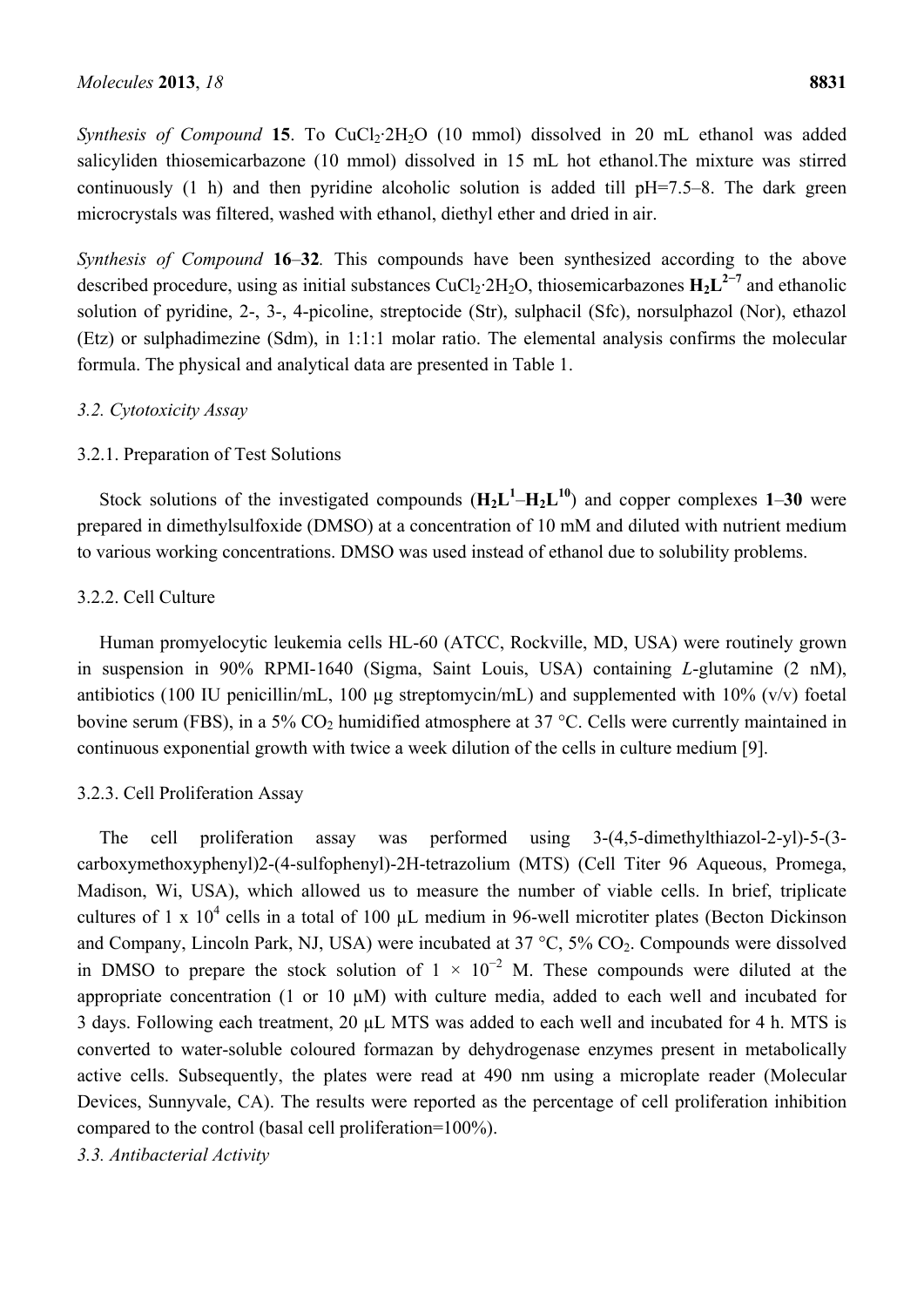The antibacterial activity of complexes and also of their prototype Furaciline has been determined under liquid nutritive environment [2% of peptonate bullion (pH 7.0)] using successive dilutions method [36–38]. *Staphylococcus aureus (Wood-46, Smith, 209-P), Staphylococcus saprophyticus, Streptococcus faecalis, Escherihia coli (O-111), Salmonella typhimurium, Salmonella enteritidis, Klebsiella pneumoniaie, Pseudomonas aeruginosa, Proteus vulgaris* and *Proteus mirabilis* standard stems were used as reference culture for *in vitro* experiments. The dissolution of studied substances in dimethylformamide, microorganisms cultivation, suspension obtaining, determination of minimal inhibition concentration (MIC) and minimal bactericide concentration (MBC) have been carried out according to the method previously reported [39].

#### *3.4. Antifungal Bioassay*

Antimycotic properties of the complexes were investigated *in vitro* on laboratory stems: *Aspergillus niger, Aspergillus fumigatusi, Candida albicans* and *Penicillium.* The activity has been determined in liquid Sabouroud nutritive environment (pH 6.8). The inoculates were prepared from fungi stems which were harvested during 3–7 days. Their concentration in suspension is  $(2-4) \times 10^6$  colonies form unities in milliliter. Sowings for levures and micelles were incubated at 37 °C during 7 and 14 days, respectively.

### **4. Conclusions**

Ten new salicyliden thiosemicarbazones ligands and their corresponding Cu(II), Ni(II) and Zn(II) complexes have been synthesized and characterized. The molecular structure of the complex **5** has been determined by single crystal X-ray diffraction method. The IR,  $^1$ H-NMR and  $^13$ C-NMR data were successfully used to elucidate the formation of the salicyliden thiosemicarbazones ligands. All ligands and their metal complexes were tested as inhibitors of HL-60 cells proliferation. The ligands have unsignificant inhibitor activity at 0.1 and 1.0  $\mu$ mol/L, but at 10  $\mu$ mol/L  $H_2L^8$ ,  $H_2L^9$  and  $H_2L^{10}$  inhibit the cell proliferation. The copper complexes, including inner sphere water and tridentate ONS ligands, are more active than those containing inner sphere amine, which blocked the metal active centre. The most indicative criteria for future synthesis of biological active coordination compounds from the viewpoint of the inhibition of HL-60 cell proliferation, antibacterial and antifungal activity: use of copper (II) complexes and presence of sulphur atom in the tridentate organic ligand.

#### **Supplementary Data**

CCDC 623449 contain the supplementary crystallographic data for  $C_{16}H_8Br_2Cu_2N_6O_{12}S_3$  (5). These data can be obtained free of charge via http://www.ccdc.cam.ac.uk/conts/retrieving.html, or from the Cambridge Crystallographic Data Centre, 12 Union Road, Cambridge CB2 1EZ, UK; fax: (+44) 1223-336-033; or e-mail: deposit@ccdc.cam.ac.uk.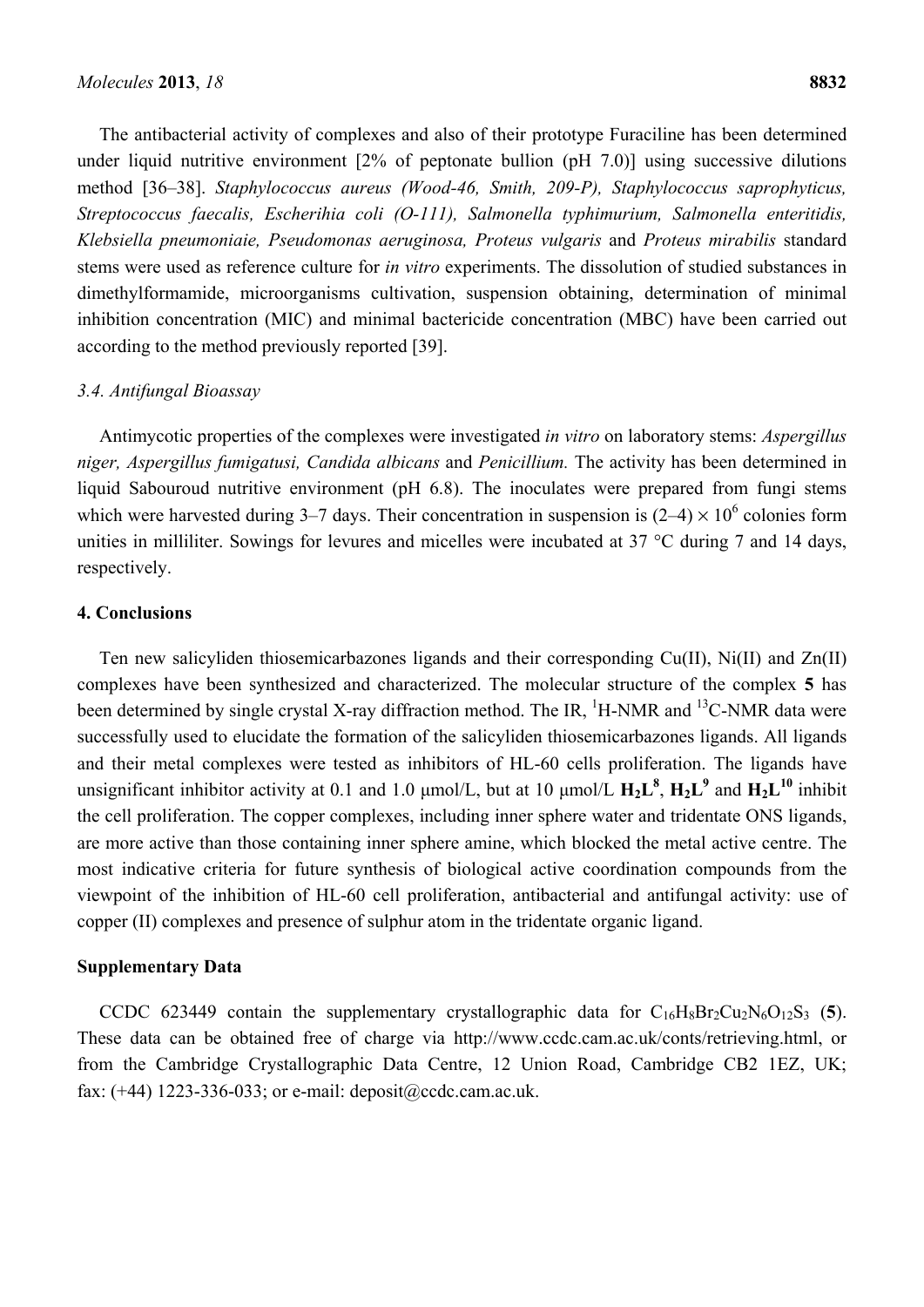### **Acknowledgements**

The authors wish to thank the CHUQ (CHUL) Research Center at Québec City (Canada) and State University of Medicine and Pharmacy of Chisinau (Moldova) for their help in carrying out biological studies. The authors thank the Academy of Sciences of Moldova (Institute of Chemistry), for their help in carrying out C, H, N and Br elemental analyses. Also authors thank the FQRNT grant funding project 115825 for financial support.

# **Conflict of Interest**

The authors declare no conflict of interest.

# **References**

- 1. Rosu, T.; Pahontu, E.; Pasculescu, S.; Georgescu, R.; Stanica, N.; Curaj, A.; Popescu, A.; Leabu, M. Synthesis, characterization antibacterial and antiproliferative activity of novel Cu(II) and Pd(II) complexes with 2-hydroxy-8-R-tricyclo[7.3.1.0.2,7] tridecane-13-one thiosemicarbazone. *Eur. J. Med. Chem.* **2010**, *45*, 1627–1634.
- 2. Leovac, V.M.; Bogdanović, G.A.; Jovanović, L.S.; Joksović, L.; Marcović, V.; Joksovic, M.D.; Denčić S.M.; Isaković, A.; Marković, I.; Heinemann, F.W.; *et al.* Synthesis, characterization and antitumor activity of polymeric copper (II) complexes with thiosemicarbazones of 3-methyl-5 oxo-1-phenyl-3-pyrazolin-4-carboxaldehyde and 5-oxo-3-phenyl-3-pyrazolin-4-carboxaldehyde. *J. Inorg. Biochem.* **2011**, *105*, 1413–1421.
- 3. Hanafy, A.I.; Maki, A.B.K.T.; Mostafa, M.M. Synthesis, structural and catalytic activity of binaphthyl macrocyclic complexes.*Transition Met. Chem.* **2007**, *32*, 960–966.
- 4. Fernandez, M.C.; Basitida, R.; Macias, A.; Valencia L.; Lourida, P.P. Different nuclearities of M(II) nitrate complexes (M=Co, Ni, Cu and Cd) with a tetrapyridyl pendant-armed hexaazamacrocyclic ligand. *Polyhedron* **2006**, *25*, 783–792.
- 5. Ilhan, S.; Temel, H. Synthesis and spectral studies of macrocyclic Pb(II), Zn(II), Cd(II) and La(III) complexes derived from 1,4-bis(3-aminopropoxy)butane with metal nitrate and salicylaldehyde derivatives. *Transition Met Chem.* **2007**, *32*, 1039–1046.
- 6. Casas, J.S.; García-Tasende, M.S.; Sánchez, A.; Sordo, J.; Touceda, A. Coordination modes of 5-pyrazolones: A solid-state overview. *Coord. Chem. Rev.* **2007**, *251*, 1561.
- 7. Lindoy, L.F. *The Chemistry of Macrocyclic Ligand Complexes*; Cambridge University Press: Cambridge, UK, 1989.
- 8. Ali, M.A.; Mirza, A.H.; Abu Bakar, H.J.H.; Bernhardt, P.V. Preparation and structural characterization of nickel(II), cobalt(II), zinc(II) and tin(IV) complexes of the isatin Schiff bases of S-methyl and S-benzyldithiocarbazates. *Polyhedron* **2011**, *30*, 556–564.
- 9. Youssef, N.S.; El-Seidy, A.M.A.; Schiavoni, M.; Castano, B.; Ragaini, F.; Gallo, E.; Caselli, A. Thiosemicarbazone copper complexes as competent catalysts for olefin cyclopropanations. *J. Organometallic Chem.* **2012**, doi:10.1016/j.jorganchem.2012.03.018.
- 10. Pathan, A.H.; Bakale, R.P.; Naik, G.N.; Frampton, C.S. Synthesis, crystal structure, redox behavior and comprehensive studies on DNA binding and cleavage properties of transition metal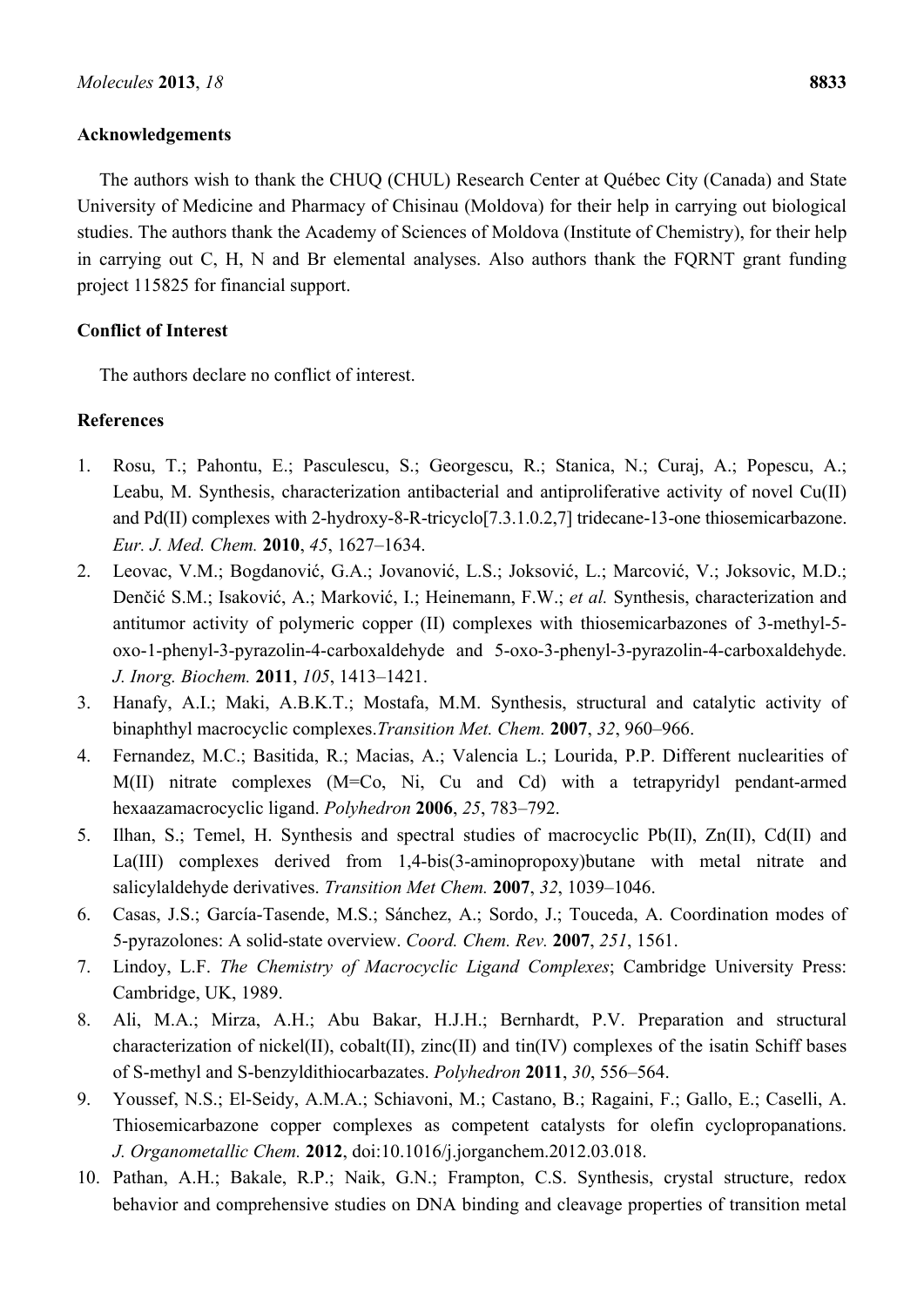complexes of a fluoro substituted thiosemicarbazone derived from ethyl pyruvate. *Polyhedron*  **2012**, *34*, 149–156.

- 11. Saif, M.; Mashaly, M.M.; Eid, M.F.; Fouad, R. Synthesis, characterization and thermal studies of binary and/or mixed ligand complexes of Cd(II), Cu(II), Ni(II) and Co(III) based on 2-(Hydroxybenzylidene) thiosemicarbazone: DNA binding affinity of binary Cu(II) complex. *Spectrochim. Acta A Mol. Biomol. Spectrosc.* **2012**, *92*, 347–356.
- 12. Chandra, S.; Gupta, N.; Gupta, R.; Bawa, S.S. Biologically Relevent Macrocylic Complexes of Copper Spectral, Magnetic Thermal and Antibactrial Approach. *Transition Met Chem.* **2006**, *31*, 147–151.
- 13. Tan, K.W.; Seng, H.L.; Lim, F.S.; Cheah, Sh.-Ch.; Ng, C.H.; Koo, K.S.; Mustafa, M.R.; Ng, S.W.; Maah, M.J. Towards a selective cytotoxic agent for prostate cancer: Interaction of zinc complexes of polyhydroxybenzaldehyde thiosemicarbazones with topoisomerase. *Polyhedron* **2012**, *38*, 275–284.
- 14. Raja, D.S.; Bhuvanesh, N.S.P.; Natarajan, K. Biological evaluation of a novel water soluble sulphur bridged binuclear copper(II) thiosemicarbazone complex. *Eur. J. Med. Chem.* **2011**, *46*, 4584–4594.
- 15. Ramachandran, E.; Thomas, S.P.; Poornima, P.; Kalaivani, P.; Prabhakaran, R.; Padma, V.V.; Natarajan, K. Evaluation of DNA binding, antioxidant and cytotoxic activity of mononuclear Co(III) complexes of 2-oxo-1,2-dihydrobenzoh]quinoline-3-carbaldehyde thiosemicarbazones. *Eur. J. Med. Chem.* **2012**, *50*, 405–415.
- 16. Chohan, Z.H.; Pervez, H.; Rauf, A.; Khan, K.M.; Supuran, C.T. Antibacterial cobalt (II), copper (II), nickel (II) and zinc (II) complexes of mercaptothiadiazole--derived furanyl, thienyl, pyrrolyl, salicylyl and pyridinyl Schiff bases. *J. Enz. Inh. Med. Chem.* **2006**, *21*, 193.
- 17. Hall, I.H.; Lackey, C.B.; Kistler, T.D.; Durham,R.W., Jr.; Jouad, E.M.; Khan, M.; Thanh, X.D.; Djebbar-Sid, S.; Benali-Baitich, O.; Bouet, G.M. Cytotoxicity of copper and cobalt complexes of furfural semicarbazone and thiosemicarbazone derivatives in murine and human tumor cell lines. *Pharmazi*e **2000**, *55*, 937–941.
- 18. Baldini, M.; Belicchi-Ferrari, M.; Bisceglie, F.; Dall'Aglio, P.P.; Pelosi, G.; Pinelli, S.; Tarasconi, P. Copper (II) complexes with substituted thiosemicarbazones of α-ketoglutaric acid: synthesis, X-ray structures, DNA binding studies, and nuclease and biological activity. *Inorg. Chem.* **2004**, *43*, 7170–7179.
- 19. Belicchi, F.M.; Bisceglie, F.; Pelosi, G.; Tarasconi, P.; Albertini, R.; Dall'Aglio, P.P.; Pinelli, S.; Bergamo, A.; Sava, G.A.J. Synthesis, characterization and biological acvity of copper complexes with pyridoxal thiosemicarbazone derivatives. X-ray crystal structure of three dimeric complexes. *Inorg. Biochem.* **2004**, *98*, 301–312.
- 20. Gulea, A.; Poirier, D.; Roy, J.; Stavila, V.; Bulimestru, I.; Ţapcov, V.; Bârcă, V.M.; Popovschi, L. In vitro antileukemia, antibacterial and antifungal activities of some 3d metal complexes: Chemical synthesis and structure–activity relationships. *J. Enz. Inh. Med. Chem.* **2008**, *23*, 806–818.
- 21. Gulea, A.P.; Samusi, N.M.; Prisacari, V.I.; Ţapcov, V.I.; Buraciov, S.A.; Spinu, S.N.; Bejenari, N.P.; Poirier, D.; Roy, J. Synthesis and antibacterial activity of Copper and Nickel saliciliden thiosemicarbazidates. *Pharm. Chem. J.* **2007**, *41*, 114–117.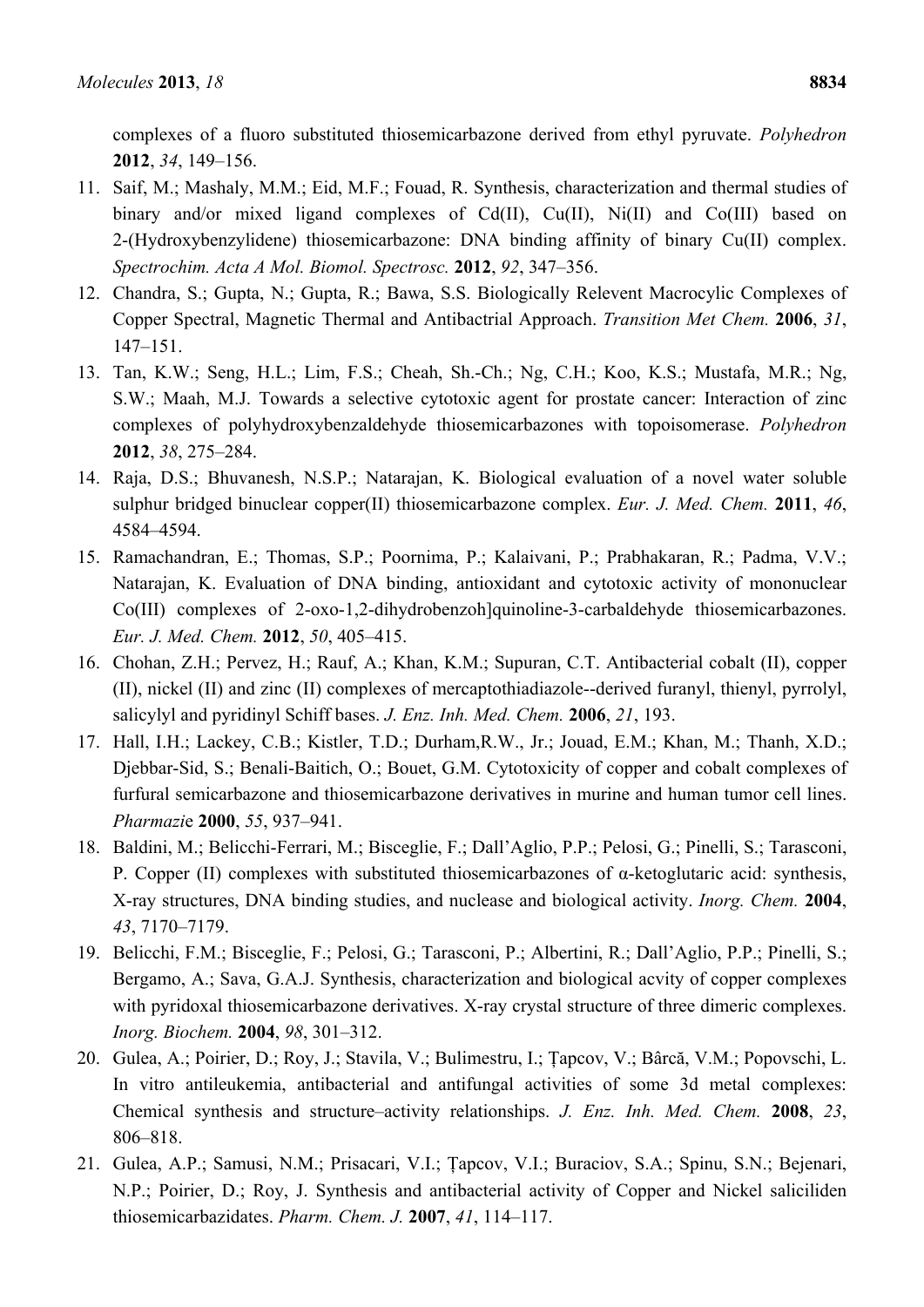- 22. Stavila, V.; Davidovich, R.L.; Gulea, A.; Whitmire, K.H. Bismuth(III) complexes with aminopolycarboxylate and polyaminopolycarboxylate ligands: Chemistry and structure. *Coord. Chem. Rev.* **2006**, *250*, 2782–2793.
- 23. Gulea, A.; Poirier, D.; Roy, J.; Tapcov, V. Inhibitors of enzyme 17β-HSD proliferation. Patent of invention MD 3771. BOPI 12. 2008.
- 24. Samusi, N.M.; Prisacari, V.I.; Ţapcov, V.I.; Buraciov, S.A.; Gulea, A.P. Synthesis and antimicrobial activity of the complexes of 3d-metals with substituted salicylaldehyde benzoylhydrazones. *Pharm. Chem. J.* **2004**, *38*, 373–377.
- 25. Geary, W.J. The use of conductivity measurements in organic solvents for the characterisation of coordination compounds. *Coord. Chem. Rev.* **1971**, *7*, 81–122.
- 26. Chumakov, M.Yu.; Janneau, E.; Bejenari, P.N.; Tsapkov, I.V.; Gulea, P.A. Crystal Structure of Cooper Sulfate and Thiocyanate Complexes with 5-Bromo-and 5-Nitrosalicylaldehyde Thiosemicarbazones. *Koordinatsionnaya Khimiya* **2008**, *34*, 46–54.
- 27. Saydam, S.; Yilmaz, E. Synthesis, characterization and thermal behavior of 4-chloromethyl-2-(2 hydroxybenzilidenehydrazino) thiazole and its complexes with Cr(III), Co(II), Ni(II) and Cu(II). *Spectrochim. Acta A* **2006**, *63*, 506–510.
- 28. Larabi, L.; Harek, Y.; Reguig, A.; Mostafa, M.M. Synthesis, structural study and electrochemical properties of copper(II) complexes derived from benzene- and p-toluenesulphonylhydrazones. *J. Serb. Chem. Soc.* **2003**, *68*, 85–95.
- 29. Gupta, L.; Chandra, S. Spectroscopy: the study of DNA cleavage by newly synthesized polydentate macrocyclic ligand and its copper(II) complexes. *Spectrochim. Acta A* **2008**, *71*, 496–501.
- 30. El-Reash, G.M.A.; Ibrahim, K.M.; Bekheit, M.M. Synthesis, characterization and thermal analysis of new Cu(II) complexes with hydrazide ligands. *E-J. Chem.* **2010**, doi:10.1155/2010/605947.
- 31. Jouad, E.M.; Riou, A.; Allain, M.; Khan, M.A.; Bouet, G.M. Synthesis, structural and spectral studies of 5-methyl 2-furaldehyde thiosemicarbazone and its Co, Ni, Cu and Cd complexes. *Polyhedron* **2001**, *20*, 67–74.
- 32. Chandra, S.; Sangeetika, X. Spectroscopic, redox and biological activities of transition metal complexes with ons donor macrocyclic ligand derived from semicarbazide and thiodiglycolic acid. *Spectrochim. Acta A* **2004**, *60*, 147–153.
- 33. Chanrda, S.; Pundir, M. Spectral studies of cobalt(II) complexes of 12-membered macrocyclic ligands having thiosemicarbazone moieties. *Spectrochim. Acta A* **2007**, *68*, 833–840.
- 34. Goel, S.; Pandey, O.P.; Sengupta, S.K. Synthesis and physico-chemical studies on neodymium(III) and samarium (III) derivatives with mercapto triazoles. *Thermochim. Acta* **1988**, *133*, 359–364.
- 35. Raphae, P.F.; Manoj, E.; Kurup Prathapachandra, M.R. Copper(II) complexes of N(4)-substituted thiosemicarbazones derived from pyridine-2-carbaldehyde: Crystal structure of a binuclear complex. *Polyhedron* **2007**, *26*, 818–828.
- 36. Kostas, I.D.; Andreadaki, F.J.; Demertzi, D.K.; Prentjas, C.; Demertzis, M.A. Suzuki-Miyaura cross-coupling reaction of aryl bromides and chlorides with phenylboronic acid under aerobic conditions catalyzed by palladium complexes with thiosemicarbazone ligands. *Tetrahedron Lett.* **2005**, *46*, 1967–1970.